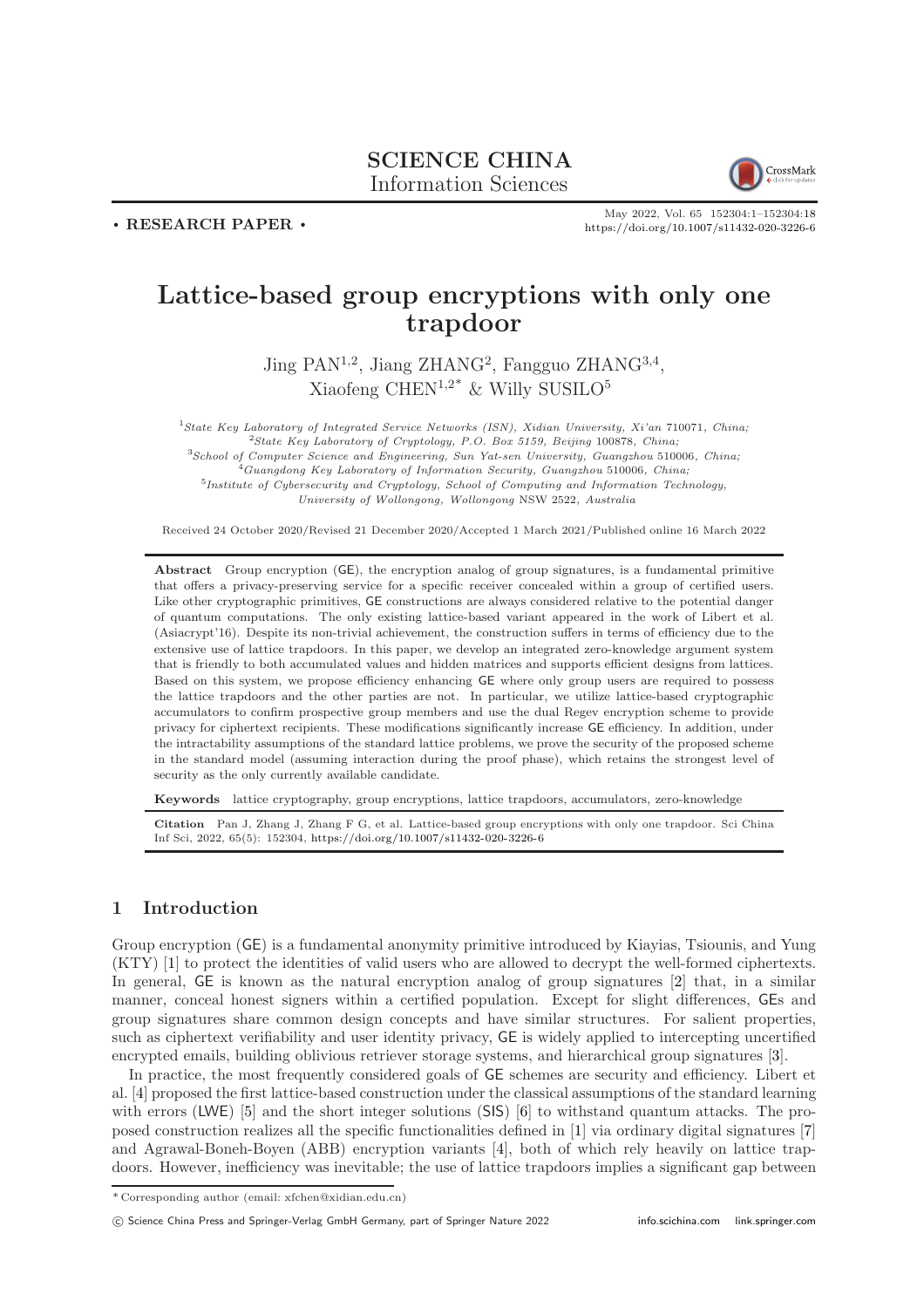theoretical design and practical implementation. The analysis provided in a previous study [\[8\]](#page-16-2) indicates that lattice trapdoors, such as Gentry-Peikert-Vaikuntanathan (GPV) trapdoors [\[9\]](#page-16-3) and Micciancio-Peikert trapdoors [\[10,](#page-16-4) [11\]](#page-16-5), can help construct the most ubiquitous lattice-based cryptographic schemes. However, designing efficient cryptographic schemes using the currently best trapdoor-generation algorithms [\[6,](#page-16-0) [10,](#page-16-4) [12\]](#page-16-6) is difficult, since the allowed parameters are commonly large.

Eliminating the use of trapdoors is a reliable way to deal with the efficiency issue. Actually, it improves the practicality of lattice-based schemes in essential. Following this idea, we consider taking several modification strategies for the scheme [\[4\]](#page-15-3): We use lattice-based cryptographic accumulators [\[13\]](#page-16-7) rather than the lattice-trapdoor-based digital signatures [\[7\]](#page-16-1) to verify group membership. In addition, we replace ABB encryption variants  $[4]$  with the double LWE encryption mechanism  $[13,14]$  $[13,14]$  to protect anonymous recipients. To some extent, these modifications reduce the extreme reliance on lattice trapdoors, significantly increase the range from which system parameters can be selected, and provide a more efficient scheme.

Our contributions. Motivated by the dramatic efficiency of lattice-based cryptographic schemes that do not involve trapdoors, we start with the group encryption [\[4\]](#page-15-3) that involves multiple lattice trapdoors [\[9,](#page-16-3) [15\]](#page-16-9), and employ the techniques shown in [\[13\]](#page-16-7) to build a variant that only requires a single trapdoor. Our primary contributions can be summarized as follows:

• We develop a zero-knowledge argument system that is friendly to both the lattice-based accumulators and the quadratic relation of a matrix-vector with a hidden matrix. It supports the construction of cryptographic schemes that rely on fewer or even no lattice trapdoors and is further helpful for addressing the efficiency problem associated with the use of trapdoors.

• Building on the above zero-knowledge argument system and the dual Regev encryption mechanism, we realize a much more efficient lattice-based group encryption scheme by using fewer trapdoors. Compared to the strongest security level of the only currently existing scheme [\[4\]](#page-15-3), our scheme obtains drastically shorter keys and ciphertexts and lower communication cost; however, as yet it is unpractical.

Related work. The group encryption primitive was first formalized by Kiayias et al. [\[1\]](#page-15-0). They offered a helpful design routine by simultaneously applying zero-knowledge (ZK) proofs, appropriate digital signatures (e.g., [\[16\]](#page-16-10)), and anonymous CCA2-secure public-key encryptions (e.g., [\[17\]](#page-16-11)). Later, Cathalo et al. [\[18\]](#page-16-12) improved the initially interactive scheme by developing a non-interactive case using a fresh public key certification scheme and standard techniques that incurred the smallest amount of interaction. Working toward a practical implementation, Aimani et al. [\[19\]](#page-16-13) utilized succinct approaches to hide the identities of group members over weaker assumptions. To better balance privacy vs. safety, Libert et al. [\[20\]](#page-16-14) proposed a variant with public traceability to specific ciphertexts that shared functionality similar to that of traceable signatures  $[21]$ . Further, Izabachène et al.  $[22]$  constructed traceable group encryptions free of subliminal channels, stressing confidentiality, anonymity, and traceability.

All the group encryptions described above are vulnerable to quantum computers in that they were proposed based on the number-theoretic hardness, e.g., factoring or computing composite degree residuosity classes. To address this, Libert et al. [\[4\]](#page-15-3) proposed the only currently existing lattice-based construction via extensive use of lattice trapdoors throughout the design, which made the instantiation suffer low efficiency and significantly worse parameter choices. Then, to solve the inefficiency problem, we employ several trapdoor-free cryptographic techniques to construct an efficiency enhancing group encryption that achieves CCA2-secure encryption [\[23\]](#page-16-17) and anonymous recipients [\[1\]](#page-15-0) over the same lattice assumptions.

Organization. In Section [2,](#page-1-0) we introduce the associated concepts and definitions of group encryptions and lattice-based cryptography, and recall the Libert-Ling-Nguyen-Wang (LLNW) lattice-based accumulators. Section [3](#page-3-0) develops an integrated Stern-like argument system, which is friendly to accumulated values and hidden matrices, and serves as the underlying protocol for our construction. Our main scheme is described and analyzed in Section [4.](#page-8-0) Conclusion and suggestions for future work are provided in Section [5.](#page-15-5)

# <span id="page-1-0"></span>2 Preliminaries

In this section, initially we provide the formal notions and definitions of the group encryption primitive, and the computationally hard lattice problems to be believed. Then, lattice-based accumulators, which are used to verify the group membership, are recalled.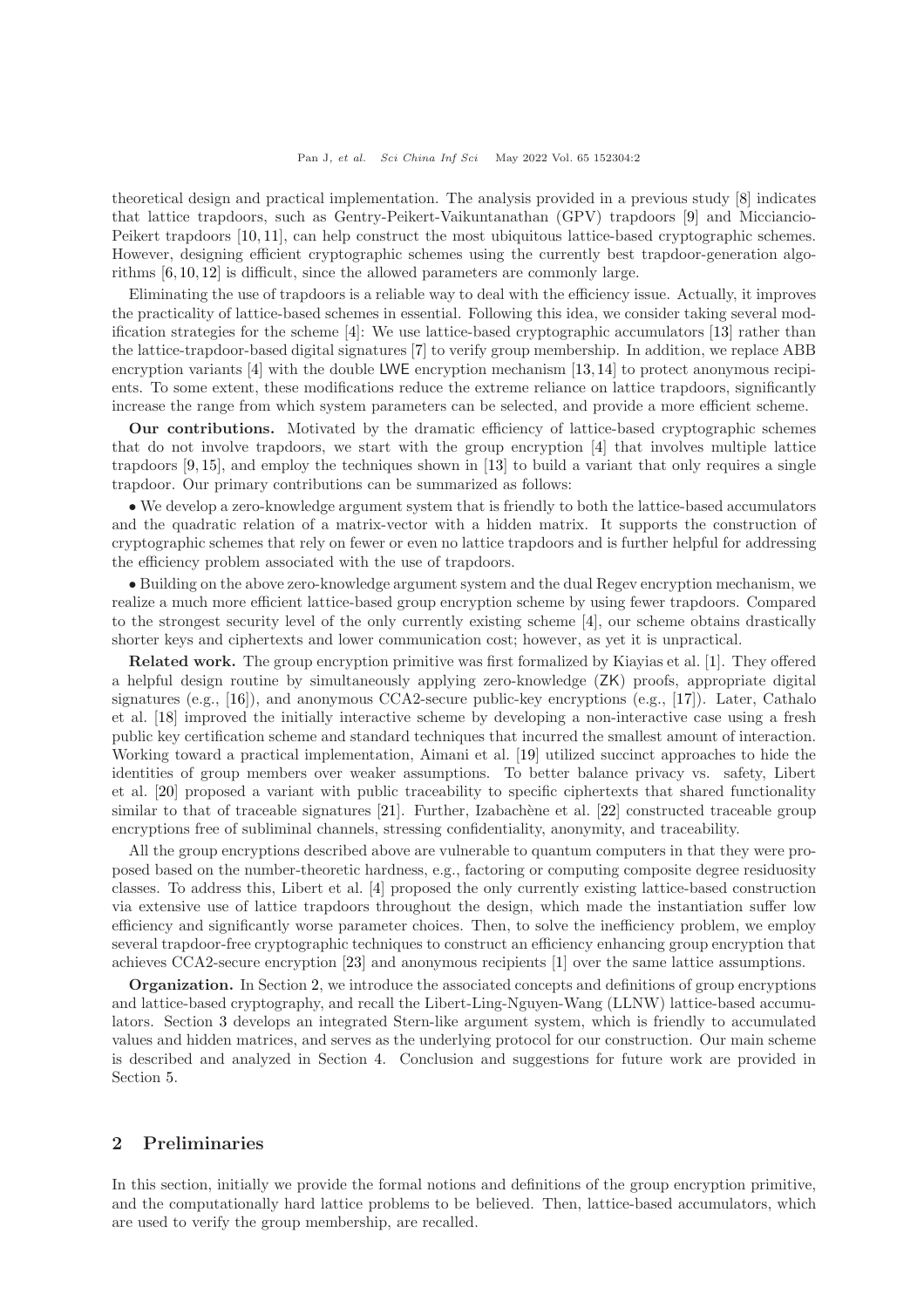#### 2.1 Group encryptions

We adopt the syntax and security model similar to that of [\[1\]](#page-15-0) except for some differences<sup>1)</sup>, where the  $\mathsf{GE}$ primitive involves several parties (i.e., a sender, a verifier, a group manager (GM) issuing identifiers to recipients of ciphertexts and an opening authority (OA) who reveals recipients' identities), and is specified by the following algorithms and protocols.

• SETUP( $\lambda$ ): This algorithm consists of the following three procedures and generates group public key  $gpk = (pp, pk_{GM}, pk_{OA})$  as follows:

(1) SETUP<sub>init</sub>(1<sup> $\lambda$ </sup>): Given the security parameter  $\lambda$ , the procedure samples public parameters pp.

(2) SETUP<sub>GM</sub>(pp): Given parameters pp, the procedure returns a key pair ( $pk_{GM}$ ,  $sk_{GM}$ ) for the GM.

(3) SETUP<sub>OA</sub>(pp): On input pp, the procedure outputs a key pair  $(\mathsf{pk}_{OA}, \mathsf{sk}_{OA})$  for the OA.

An interaction is occurred between the GM and the OA, successfully creating the group public key gpk and initializing the registration table reg at its end.

• UKGEN(pp): Given parameters pp, this algorithm returns the user a key pair  $(\mathsf{pk}_{\mathsf{U}},\mathsf{sk}_{\mathsf{U}})$ .

•  $\langle JON(gpk, pk<sub>U</sub>, sk<sub>U</sub>)$ , ISSUE(sk<sub>GM</sub>, pk<sub>U</sub>)): This is an interaction run by the GM and a prospective user, whose successful completion joins the new group member with a membership identifier  $cert<sub>U</sub>$ .

•  $\langle \mathcal{G}_r$ , sample<sub>R</sub>)(pp, R): Given parameters pp and relation R, procedure  $\mathcal{G}_r$  produces a key pair  $(\mathsf{pk}_{\mathcal{R}},\mathsf{sk}_{\mathcal{R}}),$  which allows sampler sample<sub>R</sub> to generate a pair  $(x, w) \in \mathcal{R}$ .

• ENC(gpk, pk<sub>U</sub>, cert<sub>U</sub>, M): This algorithm is executed by the sender to compute a group encryption  $\Psi$ on message M under some public key  $pk_{U}$ .

• DEC(sk<sub>U</sub>,  $\Psi$ , L): The intended receiver decrypts the ciphertext  $\Psi$ .

• OPEN(sk<sub>OA</sub>, info, reg,  $\Psi$ , L): This algorithm is run by the OA to return an identity U of a group member or  $\perp$  if it fails to trace the receiver.

•  $\langle \mathcal{P}(\mathsf{gpk}, \mathcal{R}, \mathsf{pk}_U, \mathsf{cert}_U, \Psi, \mathsf{coins}_{\Psi} \rangle, \mathcal{V}(\mathsf{gpk}, \Psi, \pi_{\Psi})\rangle$ : The sender and verifier carry out the interactive procedure between them, given inputs, to convince the verifier that the ciphertext  $\Psi$  is actually generated for one of group members.

For the security requirements of our GE scheme, as in [\[1\]](#page-15-0), correctness, message secrecy, anonymity, and soundness are considered and analyzed. Here we only give the informal statements, and their formal definitions are referred to [\[1\]](#page-15-0).

Correctness asks that a ciphertext generated by a genuine sender is always decrypted successfully by decryptor DEC, and that procedure OPEN is always able to correctly identify the recipient, while producing an accepted proof.

Message secrecy demands that, for any probabilistic polynomial-time (PPT) adversary, it is difficult to distinguish a random ciphertext from a one generated under a specific relation, even if it can corrupt all parties except the honest receiver, can pick the GM's key, and is allowed access to the OPEN and PROVE oracles.

Anonymity says that, for any PPT adversary, it is impossible to distinguish ciphertexts computed under two valid public keys it chooses, even when it controls the entire system except OA, and is allowed for the OPEN oracle.

Soundness requires that, for any PPT adversary, it is quite difficult to produce a convincing valid ciphertext that can be opened to an unregistered group member or an invalid public key, even if it can choose OA's key, and is granted access to the REG oracle.

#### 2.2 Computational lattice problems

The security of our scheme relies on the hardness of the following standard lattice problems, which are believed difficult to solve in polynomial time.

**Definition 1** (SIS). Given parameter n and appropriate positive integers m, q,  $\beta$ , the SIS<sub>n,m,q, $\beta$ </sub> demands, for any  $A \leftrightarrow U(\mathbb{Z}_q^{n \times m})$ , to search a vector  $x \in \mathbb{Z}^m \setminus \{0\}$  with norm bound  $\beta$  such that  $A \cdot x = 0$ .

By choosing appropriate parameters, the worst-case lattice problem  $SIVP_{\gamma}$  can be reduced to the average-case one  $\overrightarrow{\text{SIS}}_{n,m,q,\beta}$ . Such an example follows by setting  $m, \beta = \text{poly}(n); q \geq \sqrt{n}\beta$  and  $\gamma =$  $\widetilde{\mathcal{O}}(\sqrt{n}\beta)$  (e.g., [\[6,](#page-16-0)[9,](#page-16-3)[24\]](#page-16-18)).

<sup>1)</sup> The KTY model is defined for dynamic enrollments, which allows the population to grow. Our model does not involve dynamic enrollments; the group is fixed once all potential users have joined. Although our model is somewhat less dynamic compared to [\[4\]](#page-15-3), it is still of interest for use in some realistic scenarios and in terms of efficiency gain.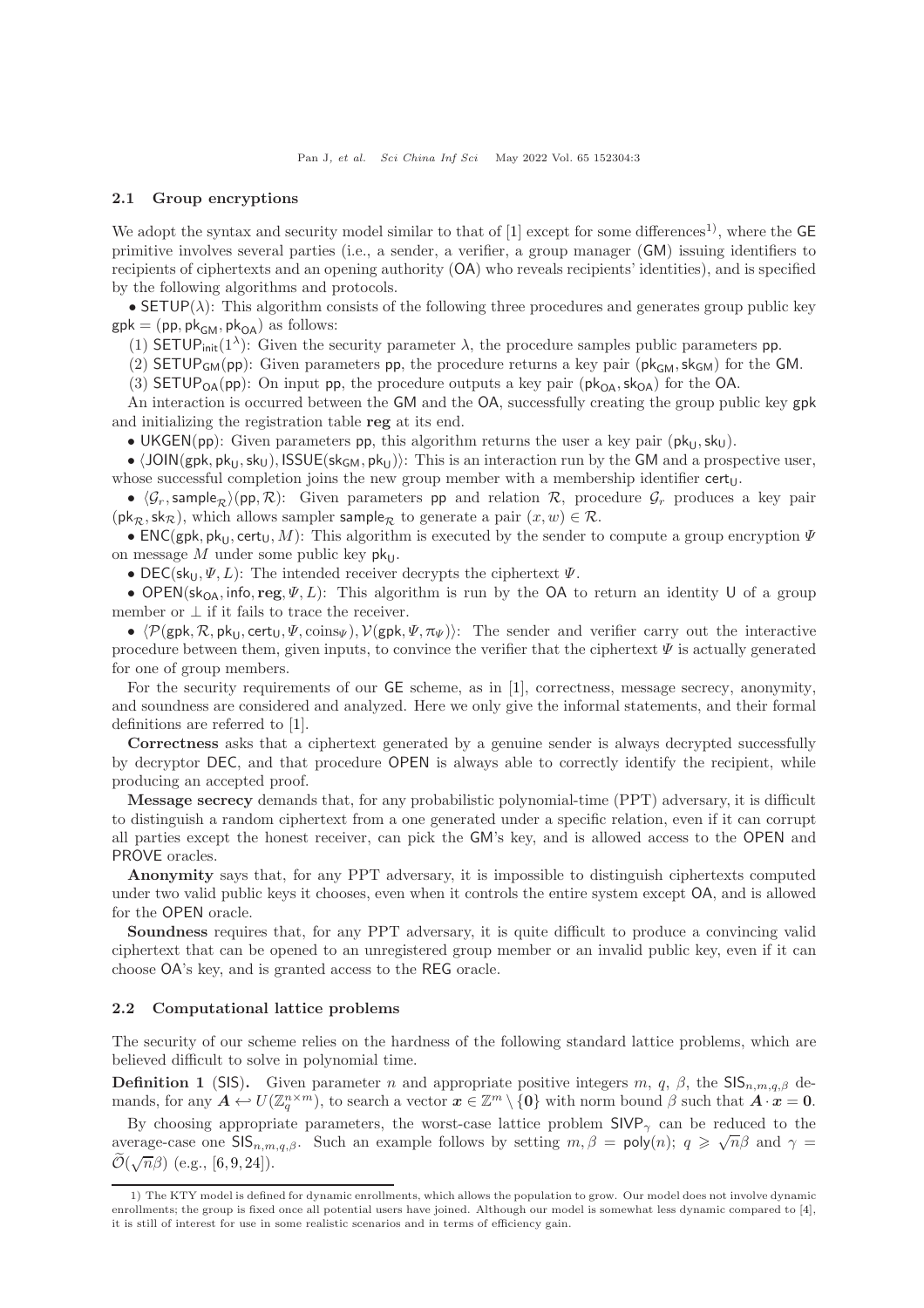**Definition 2** (LWE). Given appropriate positive integers n, m, q, and a probability distribution on  $\mathbb{Z}$ denoted as  $\chi$ , for secret  $s \in \mathbb{Z}_q^n$ , define  $A_{s,\chi}$  as the distribution generated by sampling  $a \leftarrow U(\mathbb{Z}_q^n)$  and  $e \leftarrow \chi$ , and returning  $(a, a^T \cdot s + e) \in \mathbb{Z}_q^n \times \mathbb{Z}_q$ . The goal of LWE<sub>n,q, $\chi$ </sub> is to distinguish m samples from  $A_{s,\chi}$  and m samples from  $U(\mathbb{Z}_q^n \times \mathbb{Z}_q)$ , respectively.

For prime power q, one can build a discrete integer distribution  $\chi$  bounded by  $B \geqslant \sqrt{n}\omega(\log n)$ , for which there exists an efficient reduction from the  $SIVP_{\tilde{O}(nq/B)}$  problem to the  $LWE_{n,q,\chi}$  problem  $(e.g., [5, 25, 26]).$  $(e.g., [5, 25, 26]).$  $(e.g., [5, 25, 26]).$  $(e.g., [5, 25, 26]).$  $(e.g., [5, 25, 26]).$  $(e.g., [5, 25, 26]).$  $(e.g., [5, 25, 26]).$ 

#### 2.3 LLNW lattice-based Merkle-tree accumulators

Our construction takes the LLNW lattice-based accumulator [\[13\]](#page-16-7) as a crucial building block to enroll the prospective users into the group in a free-of-trapdoors manner. The accumulator shares the same properties as the number-theoretic counterparts [\[27](#page-16-21)[–30\]](#page-16-22), and is built on the family of hash functions  $\mathcal{H} = \{h_{\mathbf{A}} | \mathbf{A} \in \mathbb{Z}_q^{n \times m}\}\$  that map any input pair  $(\mathbf{u}_0, \mathbf{u}_1) \in (\{0, 1\}^{nk})^2$  to  $h_{\mathbf{A}}(\mathbf{u}_0, \mathbf{u}_1) = \text{bin}(\mathbf{A}_0 \cdot \mathbf{u}_0 + \mathbf{A}_1 \cdot \mathbf{u}_1)$  $u_1 \mod q \in \{0,1\}^{nk}$  and have the collision resistance property based on the SIS problem. Additionally, the accumulator supports the zero-knowledge argument of knowledge (ZKAoK). Here, we set integers  $k = \lceil \log q \rceil, m = 2nk$  and take the matrix  $\mathbf{A} = \lceil \mathbf{A}_0 | \mathbf{A}_1 \rceil \in \mathbb{Z}_q^{n \times m}$  consisting of two same-size blocks, and yet use the notation  $\mathsf{bin}(\cdot)$  to represent the binary decomposition function.

Informally, the accumulator is described via a tuple of algorithms (TSetup,TAcc,TWitness,TVerify). Namely, given a Merkle-tree with  $N=2^{\ell}$  leaves, algorithm TSetup samples a random matrix A for hash function  $h_{\mathbf{A}}$ ; algorithm TAcc accumulates all given values  $R = \{d_0 \in \{0,1\}^{nk}, \ldots, d_{N-1} \in \{0,1\}^{nk}\}\$  on leaves into the root u via a recursive computation  $u_{b_1,...,b_i} = h_{\mathbf{A}}(u_{b_1,...,b_i,0}, u_{b_1,...,b_i,1})$  for any node at depth  $i \in [\ell]$  with  $(b_1, \ldots, b_i) \in \{0,1\}^i$ , given the initial definition  $u = h_A(u_0, u_1)$  for the root  $u$ ; and algorithm TWitness returns  $\perp$  if  $d \notin R$  or the witness  $w = ((j_1, \ldots, j_\ell), (\boldsymbol{u}_{j_1, \ldots, j_{\ell-1}, \bar{j_\ell}}, \ldots, \boldsymbol{u}_{j_1, \bar{j_2}}, \boldsymbol{u}_{\bar{j_1}})) \in$  $\{0,1\}^{\ell} \times (\{0,1\}^{nk})^{\ell}$  that demonstrates that  $\boldsymbol{d} \in R$  for some  $j \in [0,N-1]$  with binary form  $(j_1,\ldots,j_{\ell})$  such that  $\mathbf{d} = \mathbf{d}_j$ , where  $\bar{b}$  denotes the bit 1−b for any bit b; finally, given witness  $w = ((j_1, \ldots, j_\ell), (\mathbf{w}_\ell, \ldots, \mathbf{w}_1))$  $\mathcal{L} \in \{0,1\}^{\ell} \times (\{0,1\}^{nk})^{\ell}$ , and set  $v_{\ell} = d$ , algorithm TVerify computes the path  $v_{\ell-1}, \ldots, v_0 \in \{0,1\}^{nk}$  in the recursive fashion by using the formula  $v_i = \bar{j}_{i+1} \cdot h_{\mathbf{A}}(v_{i+1}, w_{i+1}) + j_{i+1} \cdot h_{\mathbf{A}}(w_{i+1}, v_{i+1})$  for any  $j \in [0, N-1]$  and  $i \in [\ell-1]$  with initial setting  $u = v_0$ . It is proved that the accumulator is secure under the infeasibility assumption of the  $\mathsf{SIS}_{n,m,q,1}$  problem.

# <span id="page-3-0"></span>3 The supporting zero-knowledge argument system

We first recall the decomposition, extension, and permutation techniques applied in [\[4,](#page-15-3) [13\]](#page-16-7) and build several sophisticated permutation techniques (special permutations  $F_{\mathbf{b},\pi}^{(t)}(\cdot)$  and  $F_{\pi}^{(t)}(\cdot)$ ). Then, we build our statistical ZKAoK that plays a crucial role in our GE scheme.

Before this section, it should be first noted that, as in [\[4\]](#page-15-3), our argument system is also Stern-type statical zero-knowledge [\[31\]](#page-16-23) that can produce a simulated transcript having a negligibly statistical distance to that produced from the interaction carried out by honest prover and any verifier, and is further  $\Sigma$ -protocols in the generalized sense [\[32,](#page-16-24) [33\]](#page-16-25) where extraction needs 3 instead of just 2 valid transcripts. More recently, numerous cryptographic constructions based on lattice problems [\[34](#page-16-26)[–36\]](#page-17-1) or code problems [\[33\]](#page-16-25) are designed with the help of these protocols.

#### <span id="page-3-1"></span>3.1 Decompositions, extensions, and permutations

**Decompositions.** For any integer number  $B \in \mathbb{Z}_+$ , by setting  $\delta_B := |\log_2 B| + 1$  and computing the sequence  $\{B_1, B_2, \ldots, B_{\delta_B}\}\$  via  $B_j = \lfloor \frac{B+2^{j-1}}{2^j} \rfloor$ ,  $\forall j \in [1, \delta_B]$ , we can decompose any integer  $i \in$  $[0, B]$  into  $i = \sum_{j=1}^{\delta_B} i_j \cdot B_j$ , which directly gives a desired bit vector as  $\text{idec}_B(i) = (i_1, \ldots, i_{\delta_B})^T \in$  $\{0,1\}^{\delta_B}$ . The decomposition method can be executed in a deterministic manner as shown in [\[4\]](#page-15-3), and can further be adapted to decomposing vectors and matrices after combining with the matrix  $H_{m,B}$  =  $I_{\mathfrak{m}} \otimes (B_1 \ B_2 \ \cdots \ \overline{B_{\delta_B}}) \in \mathbb{Z}_q^{\mathfrak{m} \times \mathfrak{m} \delta_B}$ , as follows:

– vdec<sub>m,B</sub>: decomposes m-size vector  $v = (v_1, \ldots, v_m)^T$  with  $v_i \in [0, B]$  for each  $i = 1, \ldots, m$ , into  $(\mathsf{idec}_B(v_1)^{\mathrm{T}} \|\cdots\|\mathsf{idec}_B(v_{\mathfrak{m}})^{\mathrm{T}})^{\mathrm{T}} \in \{0,1\}^{\mathfrak{m}\delta_B}, \text{ holding that } \boldsymbol{v} = \boldsymbol{H}_{\mathfrak{m},B} \cdot \mathsf{vdec}_{\mathfrak{m},B}(\boldsymbol{v}).$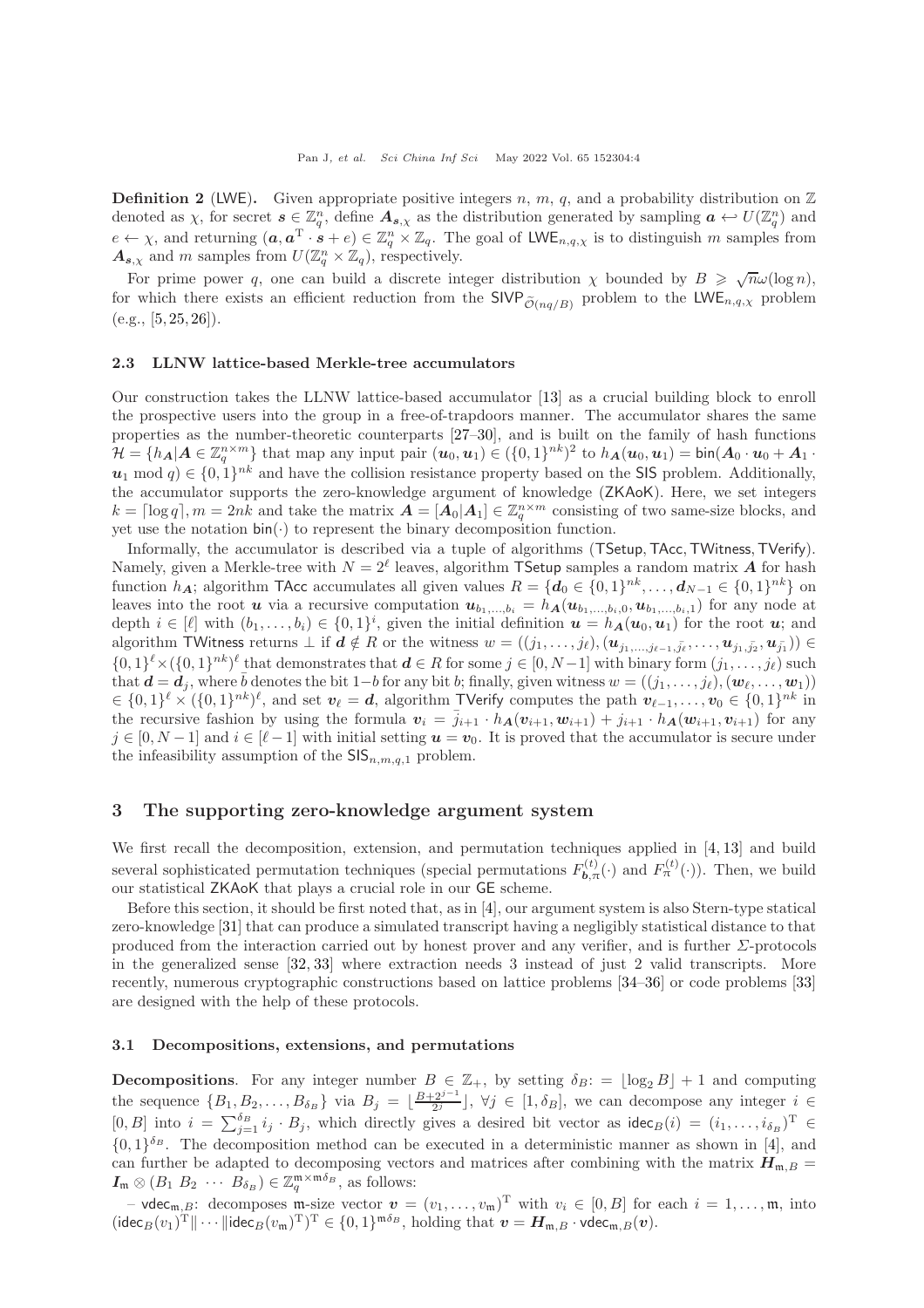$-$  vdec'<sub>m,B</sub>: maps any vector  $\mathbf{w} = (w_1, \dots, w_m)^T \in [-B, B]^m$  to the vector  $(\sigma(w_1) \cdot \text{idec}_B(|w_1|)^T \| \cdots$  $\|\sigma(w_m)\cdot \text{idec}_B(|w_m|)^T$ <sup>T</sup>  $\in \{-1,0,1\}^{m\delta_B}$ , where  $\sigma(\cdot)$  is the sign(·) function which outputs -1, 0 or 1 according to negative, 0 or positive inputs, respectively. Similarly, this gives that  $w = H_{m,B} \cdot \text{vdec}'_{m,B}(w)$ .

 $-$  mdec<sub>n,m,q</sub>: decomposes a given matrix  $\mathbf{X} = [\mathbf{x}_1 | \cdots | \mathbf{x}_n] \in \mathbb{Z}_q^{m \times n}$  with  $\{\mathbf{x}_i\}_{i}^{n} \in \mathbb{Z}_q^{m}$ , to a binary vector (vedc<sub>m,q−1</sub>( $x_1$ )<sup>T</sup> $\|\cdots\|$ vedc<sub>m,q−1</sub>( $x_n$ )<sup>T</sup>)<sup>T</sup> ∈ {0,1}<sup>nmδ<sub>q−1</sub></sup>. In the framework of Stern-type zeroknowledge argument system, the generalized matrix decomposition is applied in proving knowledge of a lattice relation with hidden matrices, and we defer the involved statement to the following discussion of expansion operator expand<sup>⊗</sup> $(\cdot, \cdot)$ .

**Extensions.** For simplicity, we use  $B_{2t}^t$  to denote the set of all length-2t binary vectors with exact Hamming weight t, and use  $\mathsf{B}^t_{3t}$  to represent the set of length-3t vectors that share the equal t's number for each entry of  $\{-1, 0, 1\}$ , then start with the simple encoding techniques.

 $-\text{enc}(\cdot, \cdot): \{0,1\} \times \{0,1\}^m \to \{0,1\}^{2m}$  extends a size-m vector bit v to a vector of the form  $\boldsymbol{z} = (\begin{bmatrix} \bar{b} \cdot \boldsymbol{v} \\ b \cdot \boldsymbol{v} \end{bmatrix})$ for a choice of bit b.

 $-$  enc<sub>t</sub>( $\cdot$ ):  $\{0,1\}$ <sup>t</sup>  $\rightarrow \{0,1\}$ <sup>2t</sup> maps any bit vector  $x = (x_1, \ldots, x_t)$ <sup>T</sup> to a double-size bit vector of form  $enc_t(x) = (\bar{x}_1, x_1, \ldots, \bar{x}_t, x_t)^T \in \{0, 1\}^{2t}$ . Given a random bit x, a trivial example is shown as  $enc_1(x) = (\bar{x}, x)^{\mathrm{T}}.$ 

 $-\text{ext}_2(\cdot): \{0,1\}^t \to \mathsf{B}_{2t}^t$ . Extend length-t bit vector x with Hamming weight hw to the double-length vector  $\mathbf{x}' = [\mathbf{x}^{\mathrm{T}} \| (\mathbf{1}^{(t-hw)})^{\mathrm{T}} \| (\mathbf{0}^{(hw)})^{\mathrm{T}} ]^{\mathrm{T}}.$ 

 $-$  ext<sub>3</sub>(·):  $\{0,1\}^t \rightarrow \mathbf{B}_{3t}^t$ . Getting y with exact  $n_i$  entries  $i, \forall i \in \{-1,0,1\}$  as input, it gives  $y' = [y^T \| ((-1)^{(t-n-1)})^T \| (0^{(t-n_0)})^T \| (1^{(t-n_1)})^T ]^T$ . This function is mainly used in extending the decompositions of vectors with infinity norms bounded by some integer  $B$  (see, e.g.,  $[4, 7]$  $[4, 7]$ ).

 $-$  Ext( $\cdot$ ,  $\cdot$ ):  $\{0,1\}^2 \rightarrow \{0,1\}^4$  encodes a bit pair  $(e_1,e_2) \in \{0,1\}^2$  to a four-bit multiplication vector  $(\bar{e}_1 \cdot \bar{e}_2, \bar{e}_1 \cdot e_2, e_1 \cdot \bar{e}_2, e_1 \cdot e_2)^{\mathrm{T}}.$ 

 $-$  expand<sup>⊗</sup>( $\cdot$ ,  $\cdot$ ):  $\{0,1\}^{nmk} \times \{0,1\}^{nk} \rightarrow \{0,1\}^{4nmk^2}$ . By imposing the function Ext( $\cdot$ ,  $\cdot$ ) on all possible pairs of the form  $(x_{i,j}, s_{i,t})$ , where the index i, j, t runs through [n], [mk], [k], respectively, this operator maps two bit vectors  $X_0 = (x_{1,1}, \ldots, x_{1,mk}, \ldots, x_{i,1}, \ldots, x_{i,mk}, \ldots, x_{n,1}, \ldots, x_{n,mk})^{\mathrm{T}}$  and  $s_0 = (s_{1,1}, \ldots, s_{1,k}, \ldots, s_{i,1}, \ldots, s_{i,k}, \ldots, s_{n,1}, \ldots, s_{n,k})^{\mathrm{T}}$  to vector z of the form

$$
(\mathsf{Ext}^{\mathrm{T}}(x_{1,1},s_{1,1})\|\cdots\|\mathsf{Ext}^{\mathrm{T}}(x_{1,1},s_{1,t})\|\cdots\|\mathsf{Ext}^{\mathrm{T}}(x_{1,1},s_{1,k})\|\cdots\|\mathsf{Ext}^{\mathrm{T}}(x_{i,j},s_{i,1})\|\cdots\|\mathsf{Ext}^{\mathrm{T}}(x_{i,j},s_{i,t})\|\cdots\|\mathsf{Ext}^{\mathrm{T}}(x_{i,j},s_{i,k})\|\cdots\|\mathsf{Ext}^{\mathrm{T}}(x_{n,mk},s_{n,1})\|\cdots\|\mathsf{Ext}^{\mathrm{T}}(x_{n,mk},s_{n,k})\|
$$

which defines  $z = \text{expand}^{\otimes}(X_0, s_0)$ .

We note that the last above extension expand<sup>⊗</sup>( $\cdot$ ,  $\cdot$ ) is crucial in representing the matrix-vector product for hidden matrices. By combining with the above decompositions for vectors and matrices, we can equally write the matrix-vector product with hidden matrices as the matrix-vector product where the matrices are public. Namely, let  $\{q_1, \ldots, q_k\}$  be the sequence of integers computed by function idec<sub>q−1</sub>(·), set  $g = (q_1, \ldots, q_k)$  and  $g' = (0, 0, 0, q_1, \ldots, 0, 0, 0, q_k) \in \mathbb{Z}_q^{4k}$ , then for  $X \in \mathbb{Z}_q^{m \times n}$  and  $s \in \mathbb{Z}_q^n$ , one can obtain

$$
\boldsymbol{X} \cdot \boldsymbol{s} \bmod q = \boldsymbol{Q} \cdot \mathsf{expand}^{\otimes}\big(\boldsymbol{X}_{0}, \boldsymbol{s}_{0}\big) \bmod q,
$$

where  $\bm{X}_0 = \mathsf{mdec}_{n,m,q}(\bm{X}), \ s_0 = \mathsf{vdec}_{n,q-1}(s), \text{ and } \bm{Q} = \bm{H}_{m,q-1} \cdot \widehat{\bm{Q}} \in \mathbb{Z}_q^{m \times 4nmk^2}, \ \widehat{\bm{Q}} = [\widehat{\bm{Q}_0 | \cdots | \bm{Q}_0}] \in \bm{Q}$ n times  $\mathbb{Z}_q^{mk \times 4nmk^2}$ , and  $\mathbf{Q}_0 := \mathbf{I}_{mk} \otimes \mathbf{g}' \in \mathbb{Z}_q^{mk \times 4mk^2}$ . This equally allows writing the equation  $\mathbf{b} = \mathbf{X}$ .  $s^4$  + e mod q with the secret input  $(X, s, e) \in \mathbb{Z}_q^{m \times n} \times \mathbb{Z}_q^n \times [-\beta, \beta]^m$  as the common equation  $\mathbf{b} =$  $Q \cdot z + \boldsymbol{H}_{m, \beta} \cdot \boldsymbol{e}_0 \bmod q$ , where the secret vectors are given by  $z = \text{expand}^{\otimes}(\boldsymbol{X}_0, s_0) \in \{0, 1\}^{4nmk^2}, X_0 =$  $\mathsf{mdec}_{n,m,q}(\bm{X}) \in \{0,1\}^{nmk}, s_0 = \mathsf{vdec}_{n,q-1}(s) \in \{0,1\}^{nk}, \, \text{and}\,\, \bm{e}_0 = \mathsf{vdec}_{m,\beta}'(\bm{e}) \in \{-1,0,1\}^{m\delta_\beta}.$ 

Permutations. Before the following statement, it is first noted that we abuse the notation of transposition in the first three definitions, and denote by  $S_i$  the symmetric group consisting of all possible permutations for i elements. The involved permutations are given as follows.

 $(T_b^{(t)}(\cdot) : (\mathbb{Z}_q^m)^{2t} \to (\mathbb{Z}_q^m)^{2t}$ . For any vector  $\boldsymbol{b} = (b_1, \ldots, b_t)^T \in \{0,1\}^t$ , it transforms a vector  $z = (z_1^{(0)}, z_1^{(1)}, \ldots, z_t^{(0)}, z_t^{(1)})^{\mathrm{T}}$  into the vector  $T_b^{(t)}(z) = (z_1^{(b_1)}, z_1^{(b_1)}, \ldots, z_t^{(b_t)}, z_t^{(b_t)})^{\mathrm{T}}$ . As a special case, set  $\mathbf{x} = (x_1, \dots, x_t)^T \in \{0, 1\}^t$  and  $\mathbf{y} = \mathsf{enc}_t(\mathbf{x})$ , this holds the following equivalence:

<span id="page-4-0"></span>
$$
\mathbf{y} = \text{enc}_t(\mathbf{x}) \Longleftrightarrow T_{\mathbf{b}}^{(t)}(\mathbf{y}) = \text{enc}_t(\mathbf{x} \oplus \mathbf{b}). \tag{1}
$$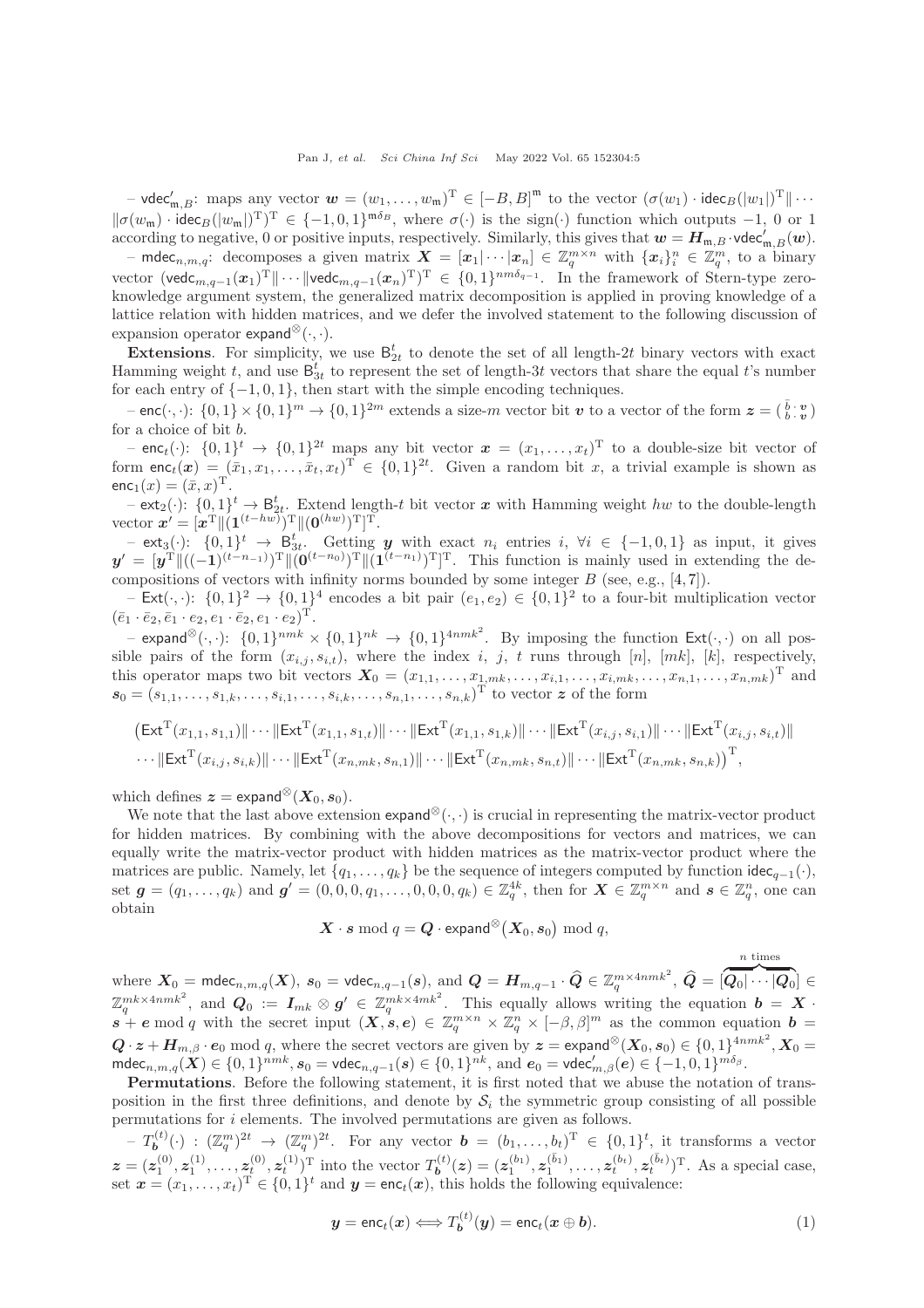$F_{\mathbf{b},\pi}^{(t)}(\cdot) : (\mathbb{Z}_q^m)^{2t} \to (\mathbb{Z}_q^m)^{2t}$ . Given a random bit vector  $\mathbf{b} = (b_1,\ldots,b_t)^{\mathrm{T}} \in \{0,1\}^t$  and a set of permutations  $\pi = (\pi_1, \ldots, \pi_t)$ , it transforms a vector  $\boldsymbol{z} = (z_1^{(0)}, z_1^{(1)}, \ldots, z_t^{(0)}, z_t^{(1)})^T$  into the vector  $F_{\bm{b},\pi}^{(t)}(z) = (\pi_1(z_1^{(b_1)}), \pi_1(z_1^{(\bar{b}_1)}), \ldots, \pi_t(z_t^{(b_t)}), \pi_t(z_t^{(\bar{b}_t)}))^{\mathrm{T}}$ . Namely,  $F_{\bm{b},\pi}^{(t)}$  first arranges the each block of the targeted vector z according to bit vector b, then permutes the corresponding block under  $\pi_i$  for each  $i \in [t]$ . A trivial example is given by  $F_{b,\pi}^{(1)}(z) = (\pi(z_b^T), \pi(z_b^T))^T$  under taking  $t = 1, b \in \{0,1\}$  and a permutation  $\pi$ . As a special case, set  $\mathbf{z} = (\mathbf{enc}^{\mathrm{T}}(c_1, v_1), \dots, \mathbf{enc}^{\mathrm{T}}(c_t, v_t))$  where vectors  $v_i \in \mathsf{B}_{2t}^t$  and  $\pi_i \in S_{2t}, \forall i \in [t],$  we obtain that:  $F_{b,\pi}^{(t)}(z) = (\mathsf{enc}^{\mathrm{T}}(c_1 \oplus b_1, \pi_1(v_1)), \dots, \mathsf{enc}^{\mathrm{T}}(c_t \oplus b_t, \pi_t(v_t)))^{\mathrm{T}}$ . The result is applicable in the construction of our **ZKAoK** system.<br>  $-F^{(t)}(.) \cdot (\mathbb{Z}^{m_1} \times \cdots \times \mathbb{Z}^{m_t}) \rightarrow (\mathbb{Z}^{m_1} \times \cdots \times \mathbb{Z}^{m_t})$ 

 $-F_{\pi}^{(t)}(\cdot):(\mathbb{Z}_q^{m_1}\times\cdots\times\mathbb{Z}_q^{m_t})\to(\mathbb{Z}_q^{m_1}\times\cdots\times\mathbb{Z}_q^{m_t}).$  Given a set of permutations  $\pi=(\pi_1,\ldots,\pi_t),$ it transforms a vector  $\mathbf{z} = (z_1, ..., z_t)^T$  into the vector  $F_{\pi}^{(t)}(z) = (\pi_1(z_1), ..., \pi_t(z_t))^T$ . Namely,  $F_{\pi}^{(t)}$  arranges each block of  $z$  according to the corresponding entry of  $\pi$  for each  $i \in [t]$ .

 $-T_{b_1,b_2}(\cdot) : \mathbb{Z}^4 \longrightarrow \mathbb{Z}^4$ , where  $b_1, b_2 \in \{0,1\}$ . It transforms any integer vector of the form  $v =$  $(v_{0,0}, v_{0,1}, v_{1,0}, v_{1,1})^{\mathrm{T}} \in \mathbb{Z}_q^4$  into the vector of the form  $(v_{b_1,b_2}, v_{b_1,\bar{b}_2}, v_{\bar{b}_1,b_2}, v_{\bar{b}_1,\bar{b}_2})^{\mathrm{T}}$ , which supports the following equation:

$$
z = \text{Ext}(c_1, c_2) \iff T_{b_1, b_2}(z) = \text{Ext}(c_1 \oplus b_1, c_2 \oplus b_2). \tag{2}
$$

 $-P_{a,b}(\cdot): \mathbb{Z}^{4nmk^2} \to \mathbb{Z}^{4nmk^2}$ . Given the length-nmk binary vector a and the length-nk binary vector **b** consisting of  $\{a_{i,j}\}_{i,j}$  and  $\{b_{i,t}\}_{i,t}$ , respectively, it transforms an integer vector  $v \in \mathbb{Z}_q^{4nmk^2}$  consisting of  $nmk^2$  vectors  $v_{i,j,t}$  of the form  $(v_{i,j,t}^{(0,0)}, v_{i,j,t}^{(0,1)}, v_{i,j,t}^{(1,0)}, v_{i,j,t}^{(1,1)})^{\mathrm{T}}$  according the lexicographic order for all  $(i, j, t) \in [n] \times [mk] \times [k]$ , to the same-size vector w consisting of  $w_{i,j,t}$  via the basic transformation  $w_{i,j,t} = T_{a_{i,j},b_{i,t}}(v_{i,j,t})$ . This leads the following equivalence:

<span id="page-5-2"></span>
$$
z = \text{expand}^{\otimes}(X_0, s_0) \Longleftrightarrow P_{a,b}(z) = \text{expand}^{\otimes}(X_0 \oplus a, s_0 \oplus b). \tag{3}
$$

It is remarked that the above permutation  $F_{b,\pi}^{(t)}(\cdot)$  is crucial for proving accumulated values in the ZK manner. Actually, the key component of the proof is what concerns the algorithm  $\mathsf{TVerify}(\cdot)$  given by

<span id="page-5-0"></span>
$$
\begin{aligned} \mathbf{v}_i &= \overline{j}_{i+1} \cdot h_{\mathbf{A}}(\mathbf{v}_{i+1}, \mathbf{w}_{i+1}) + j_{i+1} \cdot h_{\mathbf{A}}(\mathbf{w}_{i+1}, \mathbf{v}_{i+1}) \\ &\Longleftrightarrow \mathbf{A} \cdot \text{enc}(j_{i+1}, \mathbf{v}_{i+1}) + \mathbf{A} \cdot \text{enc}(\overline{j}_{i+1}, \mathbf{w}_{i+1}) = \mathbf{G} \cdot \mathbf{v}_i \bmod q, \end{aligned} \tag{4}
$$

where we use G to denote the "powers-of-2" matrix  $G = I_n \otimes (1 \cdot 2 \cdots 2^{k-1})$ . After making the modifications: employ operators  $ext_2(\cdot)$  and  $enc(\cdot, \cdot)$  to extend the targeted vectors  $\{v_i\}_i$  and  $\{w_i\}_i$ , respectively. Then, extend all the involved public matrices accordingly, which allows equally rewriting equation [\(4\)](#page-5-0) as one that is appropriate for Stern-like zero-knowledge proof [\[31\]](#page-16-23). Finally, the desired proof for this system is achieved in ZK by imposing the permutation  $F_{\mathbf{b},\pi}^{(t)}(\cdot)$  on the extended secret vectors.

### <span id="page-5-3"></span>3.2 Integrated stern-type zero-knowledge argument system

In this subsection, we first construct the integrated zero-knowledge argument system named as  $\Pi_{\mathsf{GE}}$ that is adaptive to both accumulated values and hidden matrices, then the system will be applied in the construction of our group encryption scheme in Section [4.](#page-8-0) In order for the argument system to be more general, we take the unifying strategy for equations used in [\[4,](#page-15-3) [7\]](#page-16-1) to run our system. In particular, we still write the unified equation involved with two distinct primes p and q as  $M \cdot t = u \mod Q$  for simplicity, i.e., the presented general equation implicitly consists of two components  $M_1 \cdot t_1 = u_1 \bmod p$ and  $M_2 \cdot t_2 = u_2$  mod q unless otherwise specified. Based on the specifications, we consider the following system with 10 modular equations:

<span id="page-5-1"></span>
$$
\begin{cases}\n\boldsymbol{u}_{1} = M_{1,1} \cdot \boldsymbol{t}_{1} + M_{1,2} \cdot \boldsymbol{t}_{2} + \cdots + M_{1,13} \cdot \boldsymbol{t}_{13} \bmod p, \\
\vdots \\
\boldsymbol{u}_{6} = M_{6,1} \cdot \boldsymbol{t}_{1} + M_{6,2} \cdot \boldsymbol{t}_{2} + \cdots + M_{6,13} \cdot \boldsymbol{t}_{13} \bmod p, \\
\boldsymbol{u}_{7} = M_{7,1} \cdot \boldsymbol{t}_{1} + M_{7,2} \cdot \boldsymbol{t}_{2} + \cdots + M_{7,13} \cdot \boldsymbol{t}_{13} \bmod q, \\
\vdots \\
\boldsymbol{u}_{10} = M_{10,1} \cdot \boldsymbol{t}_{1} + M_{10,2} \cdot \boldsymbol{t}_{2} + \cdots + M_{10,13} \cdot \boldsymbol{t}_{13} \bmod q.\n\end{cases} (5)
$$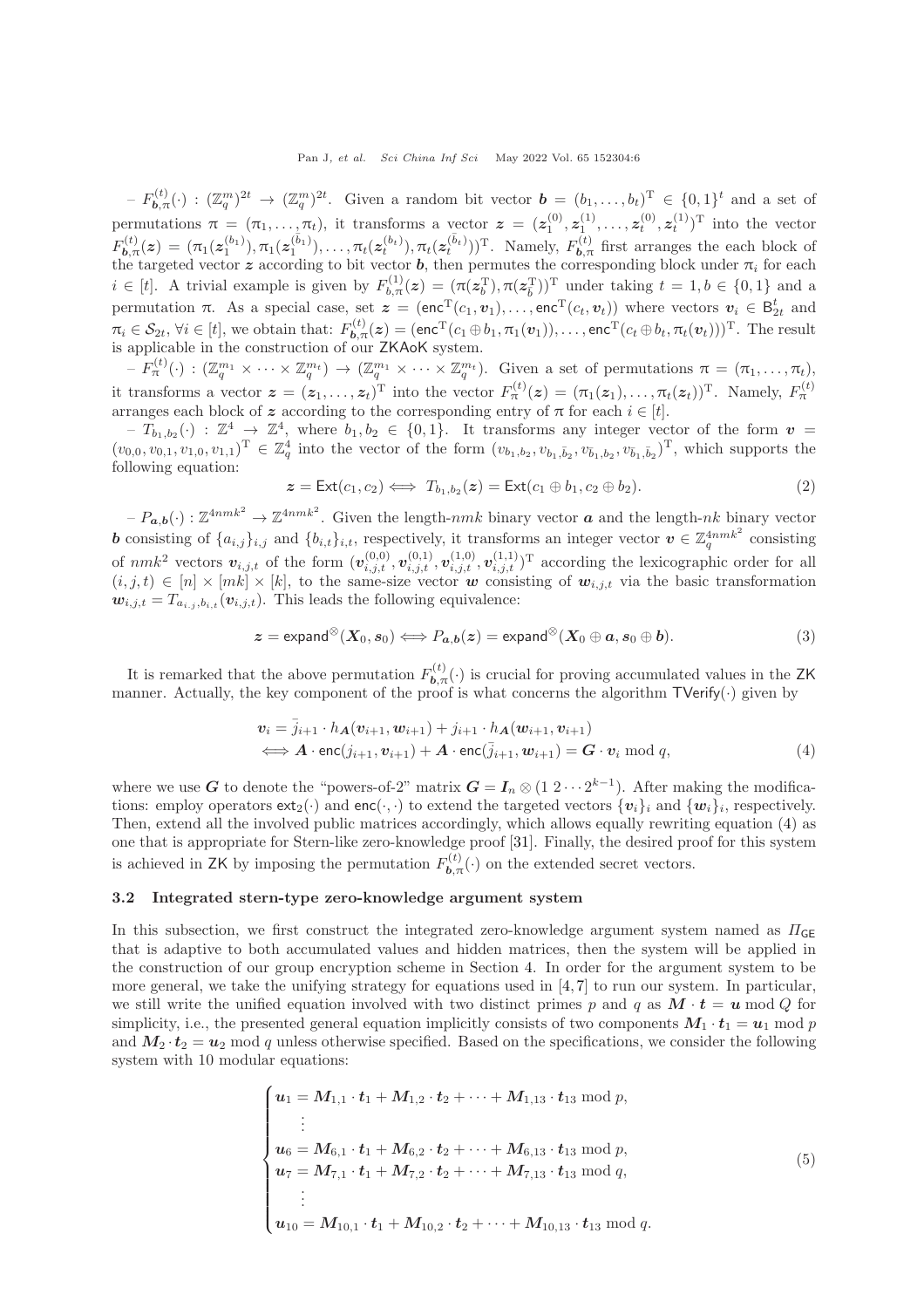In the above, the matrices and vectors shown as  $\{M_{i,j}\}_{(i,j)\in[10]\times[13]}, \{u_i\}_{i\in[10]}$  are publicly known, and some of their choices are possibly zero. Our task is to provide the proof for secret vectors  $t_1, \ldots, t_{13}$  in ZK, which satisfies [\(5\)](#page-5-1) while obeying the following constraints:

 $(1)$   $t_1 \in \{0,1\}^{n\bar{m}k_2}, t_2 \in \{0,1\}^{nk_2}$ , and expand<sup>⊗</sup> $(t_1, t_2) \in \{0,1\}^{4n\bar{m}k_2^2}$ . (These vectors are generated via the use of technologies shown in Subsection [3.1\)](#page-3-1).

(2) Vectors  $t_4, \ldots, t_{10}$  are binary, where  $t_4$  and  $t_5$  respectively have complicated representations like  $(\mathsf{enc}^\mathrm{T}(j_1, \boldsymbol{v}_1), \mathsf{enc}^\mathrm{T}(\bar{j}_1, \boldsymbol{w}_1), \dots, \mathsf{enc}^\mathrm{T}(j_\ell, \boldsymbol{v}_\ell), \mathsf{enc}^\mathrm{T}(\bar{j}_\ell, \boldsymbol{w}_\ell))^\mathrm{T} \text{ and } (\boldsymbol{u}^\mathrm{T}, \boldsymbol{v}_1^\mathrm{T}, \dots, \boldsymbol{v}_{\ell-1}^\mathrm{T})^\mathrm{T} \text{ constructed in equa-1}$ tion system [\(15\)](#page-11-0).

(3) Vectors  $t_{11}$ ,  $t_{12}$ ,  $t_{13}$  are provided in infinity form.

Towards achieving our goal, we perform the following operations.

– Firstly, employ the decompositions shown in Subsection [3.1](#page-3-1) to decompose all vectors that possess norm bigger than 1 into norm-1 ones.

– Secondly, extend the above fresh norm-1 vectors into those invariants under random permutations given in Subsection [3.1.](#page-3-1) As a necessary step, the public matrices  $\{M_{i,j}\}\$ are accordingly changed to maintain these equations.

– Thirdly, build  $M \cdot t = u \mod Q$  that unifies all the present equations, where t is obtained via the concatenation of newly generated witness-vectors and Q is adaptively taken as  $p$  and q according to the above system [\(5\)](#page-5-1).

– Finally, utilize a composite permutation and perform a Stern-type protocol, then the proof for the general equation  $\mathbf{M} \cdot \mathbf{t} = \mathbf{u} \bmod Q$  is accomplished.

In essence, the above 4-step strategy is an abstraction of the central idea of running Stern-type protocols for relations from lattices [\[35,](#page-16-27) [36\]](#page-17-1): performing appropriate preprocess to witness-vectors to make the generated vectors have invariant weights under any randomly chosen permutations, rewriting these vectors into a unified form, and finally running Stern-like protocol as usual. The concrete steps are seen below.

The first step imposes function vdec'(.) shown in Subsection [3.1](#page-3-1) on vectors  $t_{11}$ ,  $t_{12}$ , and  $t_{13}$ , then vector  $t_i$  with dimension  $\mathfrak{m}_i$  and infinity norm bound  $\beta_i$  is decomposed into  $t'_i = \text{vdec}'_{\mathfrak{m}_i, \beta_i} \in \{-1, 0, 1\}^{\mathfrak{m}_i, \delta_{\beta_i}}$ . This holds that  $\boldsymbol{H}_{\mathfrak{m}_i,\beta_i} \cdot \boldsymbol{t}'_i = \boldsymbol{t}_i$ .

The second step executes the following encoding and extending operations.

- Encode  $t_1$ ,  $t_2$ , and  $t_8$ : First, compute  $t''_1$  = enc<sub>n $\bar{m}k_2(t_1)$ </sub> and  $t''_2$  = enc<sub>n $k_2(t_2)$ </sub> followed by  $t''_3$  = expand<sup>⊗</sup>( $t_1, t_2$ ), then, compute  $t''_8 = \mathsf{enc}_\ell(t_8)$ , whose knowledge is preserved by the "one-time pad" permuting techniques in [\(1\)](#page-4-0) and [\(3\)](#page-5-2).

Extend  $\{0,1\}$ -vectors  $t_4, \ldots, t_{10}$  (excluding  $t_8$ ) and  $t'_{11}, t'_{12}, t'_{13}$ . For each  $i \in [6, 10]$  but  $i = 8$ , extend the vector  $t_i$  to  $t_i' = \text{ext}_2(t_i) \in \mathbb{B}_{2m_i}^{m_i}$  assuming dimension  $m_i$ . Similarly, vector  $t_i' = \text{ext}_3(t_i') \in \mathbb{B}_{3m_i\delta_\beta}^{m_i\delta_\beta}$  $3m_i\delta_{\beta_i}$ with dimension  $\mathfrak{m}_i \delta_{\beta_i}$  is obtained for each  $i \in [11, 13]$ . By permutations shown in Subsection [3.1,](#page-3-1) proving the knowledge of vectors  $\{t_i''\}_{i=6}^{13}$  (except for  $i = 8$ ) in ZK is achieved. But for  $i = 4, 5,$ we need a much more sophisticated treatment: set  $t_6 = v_\ell$ , and extend  $\{v_j\}_{j=1}^{\ell}$ ,  $\{w_j\}_{j=1}^{\ell}$  via  $ext_2(\cdot)$ to  $\{v''_j\}_{j=1}^{\ell}$ ,  $\{w''_j\}_{j=1}^{\ell} \in \mathsf{B}_{m_1}^{nk_1}$ , respectively, then build  $t''_4 = (\mathsf{enc}^{\mathrm{T}}(j_1, v''_1), \mathsf{enc}^{\mathrm{T}}(\bar{j}_1, w''_1), \dots, \mathsf{enc}^{\mathrm{T}}(j_\ell, v''_\ell),$  $\mathsf{enc}^{\mathrm{T}}(\bar{j}_{\ell},\bm{w}'_{\ell}))^{\mathrm{T}}$  and  $\bm{t}''_5=(\bm{u}^{\mathrm{T}},\bm{v}''^{\mathrm{T}}_1,\ldots,\bm{v}''^{\mathrm{T}}_{\ell-1})^{\mathrm{T}}$  by these newly computed vectors.

To construct permutations suitable to vectors  $t''_4$  and  $t''_{5}$ , we use ComMix<sub>1</sub> to represent the set of all size- $2m_1\ell$  bit vectors that meanwhile possess the form  $(\text{enc}^T(j_1, \boldsymbol{v}_1^*), \text{enc}^T(\bar{j}_1, \boldsymbol{w}_1^*), \dots, \text{enc}^T(j_\ell, \boldsymbol{v}_\ell^*), \text{enc}^T(\bar{j}_\ell, \boldsymbol{w}_\ell^*), \dots, \text{enc}^T(j_\ell, \boldsymbol{v}_\ell^*), \text{enc}^T(j_\ell, \boldsymbol{w}_\ell^*), \dots, \text{enc}^T(j_\ell, \boldsymbol{w}_\ell^*), \$  $(\boldsymbol{w}_\ell^*)^T$ , and similarly set ComMix<sub>2</sub> as that of vectors in  $\{0,1\}^{(2\ell-1)nk_1}$  with the form  $(\boldsymbol{u}^T, \boldsymbol{v}_1^{*T}, \dots, \boldsymbol{v}_{\ell-1}^{*T})^T$ for  $\{v_i^*\}_{i=1}^{\ell}$ ,  $\{w_i^*\}_{i=1}^{\ell} \in B_{m_1}^{nk_1}$ . It is trivial to check that vectors  $t''_4 \in \text{ComMix}_1$  and  $t''_5 \in \text{ComMix}_2$ , respectively. Now, for  $i \in [1, \ell],$  pick random  $b_i \in \{0, 1\}; \pi_i, \phi_i \in S_{m_1}$  respect to vectors  $\{v_i\}_i$  and  $\{w_i\}_i$ , respectively, and set  $\mathbf{b} = (b_1, b_1, \ldots, b_\ell, b_\ell)^T$ ,  $\pi^{(1)} = (\pi_1, \phi_1, \ldots, \pi_\ell, \phi_\ell)$ , then former is closed under the permutation  $F^{(2\ell)}_{\mathbf{b},\pi^{(1)}}(\mathbf{t}_4'')$  shown as in Subsection [3.1.](#page-3-1) For the latter, we define a composed permutation  $\pi^{(2)} := (\varepsilon, \pi_1, \ldots, \pi_{\ell-1})$  where the symbol  $\varepsilon$  is used to represent the identity permutation, then the targeted vector is also closed under the permutation  $F_{\pi(2)}^{(\ell)}(\mathbf{t}_5'')$  given in Subsection [3.1.](#page-3-1) All of this gives that

$$
\mathbf{t}_4^{\prime\prime} \in \mathsf{ComMix}_1 \Longleftrightarrow F_{\mathbf{b}, \pi^{(1)}}^{(2\ell)}(\mathbf{t}_4^{\prime\prime}), \quad \mathbf{t}_5^{\prime\prime} \in \mathsf{ComMix}_2 \Longleftrightarrow F_{\pi^{(2)}}^{(\ell)}(\mathbf{t}_5^{\prime\prime}).\tag{6}
$$

– Like the above discussion, dimensions of the witness-vectors are changed, which makes it necessary to perform some modifications on the public matrices  ${M_{i,j}}$  to maintain the original equations [\(5\)](#page-5-1). This can be readily achieved by imposing simple operations on primitive public matrices.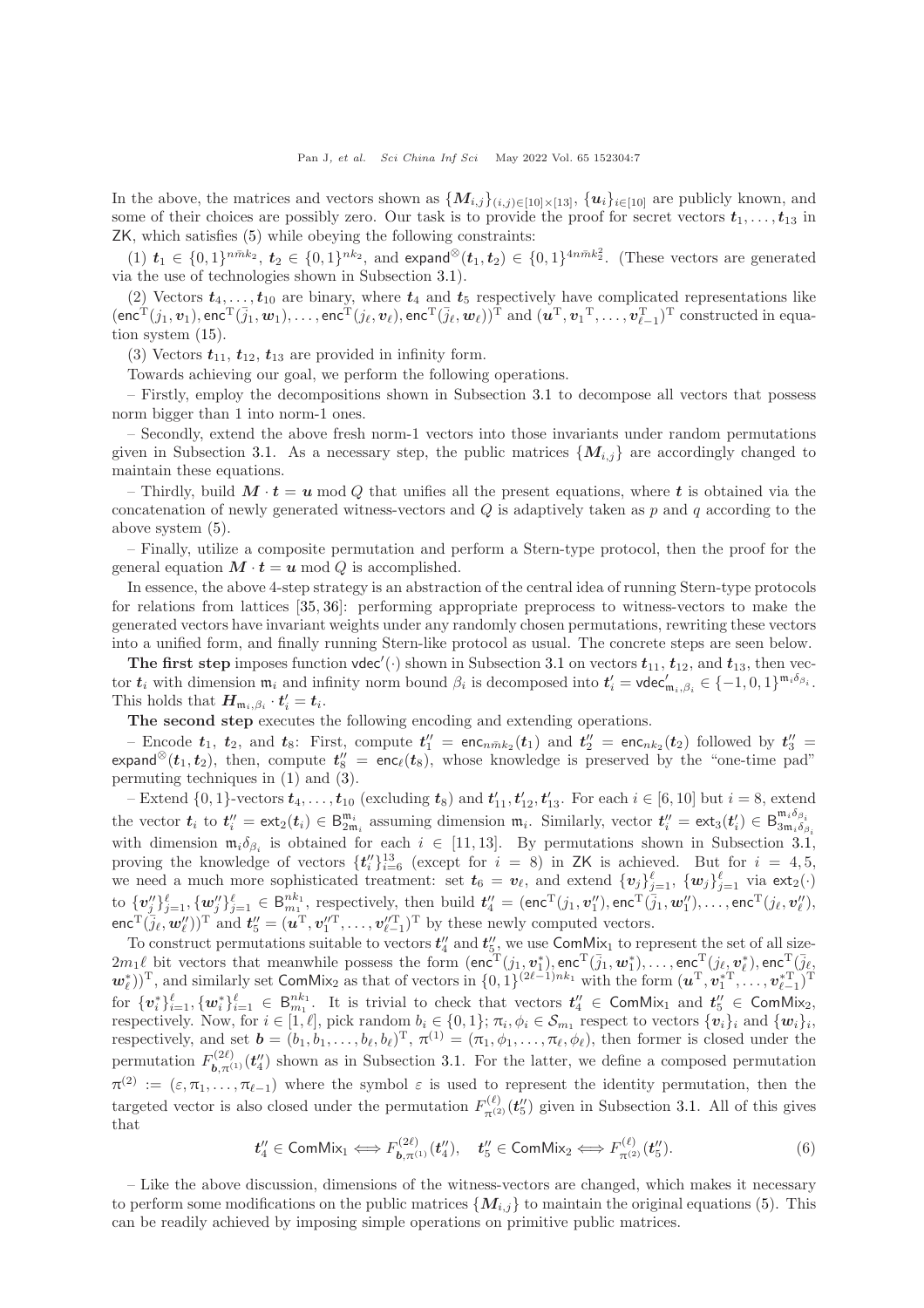By the above statements, we are provided with the following system which is actually equal to the system [\(5\)](#page-5-1):

$$
\begin{cases}\n\mathbf{u}_{1} = \mathbf{M}_{1,1}'' \cdot \mathbf{t}_{1}'' + \mathbf{M}_{1,2}'' \cdot \mathbf{t}_{2}'' + \cdots + \mathbf{M}_{1,13}'' \cdot \mathbf{t}_{13}'' \bmod p, \n\vdots \n\mathbf{u}_{6} = \mathbf{M}_{6,1}'' \cdot \mathbf{t}_{1}'' + \mathbf{M}_{6,2}'' \cdot \mathbf{t}_{2}'' + \cdots + \mathbf{M}_{6,13}'' \cdot \mathbf{t}_{13}'' \bmod p, \n\mathbf{u}_{7} = \mathbf{M}_{7,1}'' \cdot \mathbf{t}_{1}'' + \mathbf{M}_{7,2}'' \cdot \mathbf{t}_{2}'' + \cdots + \mathbf{M}_{7,13}'' \cdot \mathbf{t}_{13}'' \bmod q, \n\vdots \n\mathbf{u}_{10} = \mathbf{M}_{10,1}'' \cdot \mathbf{t}_{1}'' + \mathbf{M}_{10,2}'' \cdot \mathbf{t}_{2}'' + \cdots + \mathbf{M}_{10,13}'' \cdot \mathbf{t}_{13}'' \bmod q. \n\end{cases} (7)
$$

The final step aims to prove secret witness-vectors in ZK and only involves simple algebra knowledge. Let

$$
M = \begin{pmatrix} M_{1,1}^{\prime \prime} & M_{1,2}^{\prime \prime} & \ldots & M_{1,13}^{\prime \prime} \\ \vdots & \vdots & & \vdots \\ M_{6,1}^{\prime \prime} & M_{6,2}^{\prime \prime} & \ldots & M_{6,13}^{\prime \prime} \\ M_{7,1}^{\prime \prime} & M_{7,2}^{\prime \prime} & \ldots & M_{7,13}^{\prime \prime} \\ \vdots & \vdots & & \vdots \\ M_{10,1}^{\prime \prime} & M_{10,2}^{\prime \prime} & \ldots & M_{10,13}^{\prime \prime} \end{pmatrix}, \; \; t = \begin{pmatrix} t_{1}^{\prime \prime} \\ t_{2}^{\prime \prime} \\ \vdots \\ t_{7}^{\prime \prime} \\ \vdots \\ t_{13}^{\prime \prime} \end{pmatrix}, \; \; u = \begin{pmatrix} u_{1} \\ \vdots \\ u_{6} \\ u_{7} \\ \vdots \\ u_{10} \end{pmatrix},
$$

which directly results into the unified system  $M \cdot t = u \mod Q$ .

After making the preparations above, we perform the final step to put forth our protocol. For the targeted vector t, we first denote its dimension by D quantified as  $D = 2n\bar{m}k_2 + 2nk_2 + 4n\bar{m}k_2^2 +$  $10nk_1\ell + 2m_2 + 2\ell + 4\tilde{m} + 6m_2\delta_B + 3\tilde{m}\delta_{\beta m_2B}$ , then we define the set of all dimension-D vectors that have the form  $\boldsymbol{z} = (\boldsymbol{z}_1^{\mathrm{T}} \|\cdots \|\boldsymbol{z}_{13}^{\mathrm{T}})^{\mathrm{T}}$  consisting of  $\{-1,0,1\}$  entries as VALID, where

 $(1)$   $z_1 = \text{enc}_{n\bar{m}k_2}(y_1), z_2 = \text{enc}_{nk_2}(y_2), \text{ and } z_3 = \text{expand}^{\otimes}(y_1, y_2) \text{ and } z_8 = \text{enc}_{\ell}(y_8), \text{ for } (y_1, y_2, y_8) \in$  ${0,1}^{n\bar{m}k_2} \times {0,1}^{nk_2} \times {0,1}^{\ell}.$ 

(2)  $z_i \in \mathsf{B}_{2\mathfrak{m}_i}^{\mathfrak{m}_i}$  for  $i \in [6, 10]$  (but  $i = 8$ ); while for  $i \in [11, 13]$ ,  $z_i \in \mathsf{B}_{3\mathfrak{m}_i\delta_{\beta_i}}^{\mathfrak{m}_i\delta_{\beta_i}}$  $\frac{\mathfrak{m}_i\mathfrak{o}_{\beta_i}}{3\mathfrak{m}_i\delta_{\beta_i}}$ .

(3) Vectors  $z_4 \in \text{ComMix}_1$  and  $z_5 \in \text{ComMix}_2$ .

It is clear that the unified vector  $t$  is one of the possible elements of the fresh tailored set VALID. By the above construction, the task that one performs a proof to convince verifiers that he knows vectors  $t_1, \ldots, t_{13}$  satisfying these specific constraints and system [\(5\)](#page-5-1) is equal to that demonstrating his possession of vector  $t \in \text{VALID}$  satisfies the unified system  $M \cdot t = u \mod Q$ . To achieve this goal in ZK, we will execute a Stern-type ZK protocol in which we employ masking techniques shown as uniformly random chosen vectors as well as permutations to hide the targeted  $t$ . This makes it convenient to define the permutations that are applicable to  $t$ . Let

$$
\mathcal{S} = \{0,1\}^{n\bar{m}k_2} \times \{0,1\}^{nk_2} \times \overbrace{S_{2m_1}^{\mathbf{v}} \times \cdots \times S_{2m_1}^{\mathbf{v}} \times S_{2m_1}^{\mathbf{w}} \times \cdots \times S_{2m_1}^{\mathbf{w}} \times \cdots \times S_{2m_1}^{\mathbf{w}} \times \cdots \times S_{2m_1}^{\mathbf{w}}}
$$
  
\$\times S\_{2m\_6} \times S\_{2m\_7} \times \{0,1\}^{\ell} \times S\_{2m\_9} \times S\_{2m\_{10}} \times S\_{3m\_{11}\delta\_{\beta\_{11}}} \times S\_{3m\_{12}\delta\_{\beta\_{12}}} \times S\_{3m\_{13}\delta\_{\beta\_{13}}}.(8)

Set  $\pi^{(1)} = {\pi_i^v, \phi_i^w}_{i=1}^{\ell}, \pi^{(2)} = {\varepsilon, {\pi_i^v}_{i=1}^{\ell-1}, \pi_6 = \pi_i^v, \mathbf{b}_8 = (b_1^{(8)}, \dots, b_{\ell}^{(8)})^T, \mathbf{b}_8' = (b_1^{(8)}, b_1^{(8)}, \dots, b_{\ell}^{(8)}, b_{\ell}^{(8)})^T}.$ We associate each element  $\pi = (\boldsymbol{b}_1, \boldsymbol{b}_2, \pi^{(1)}, \pi^{(2)}, \pi_6, \pi_7, \boldsymbol{b}_8, \boldsymbol{b}_8', \pi_9, \ldots, \pi_{13})$  with the permutation  $\Gamma_{\pi}$ , which transforms vector  $\boldsymbol{t} = (t_1^T, \ldots, t_{13}^T)^T \in \mathbb{Z}^D$  where each block  $t_i$  has the same length as  $t_i''$  for all  $i \in [13]$  into vector

$$
\Gamma_{\pi}(t) = (T_{b_1}^{(n\bar{m}k_2)}(t_1) \| T_{b_2}^{(nk_2)}(t_2) \| P_{b_1,b_2}(t_3) \| F_{b'_8,\pi^{(1)}}^{(2\ell)}(t_4) \| F_{\pi^{(2)}}^{(\ell)}(t_5) \| \pi_6(t_6) \| \pi_7(t_7) \| T_{b_8}^{(\ell)}(t_8) \| \pi_9(z_9) \| \cdots \| \pi_{13}(t_{13}) ).
$$

It is trivial that, by the permutations shown in Subsection [3.1,](#page-3-1) the following relation holds for any sampled  $\pi \in \mathcal{S}.$ 

$$
t \in \mathsf{VALID} \Longleftrightarrow \varGamma_\pi(t) \in \mathsf{VALID}.
$$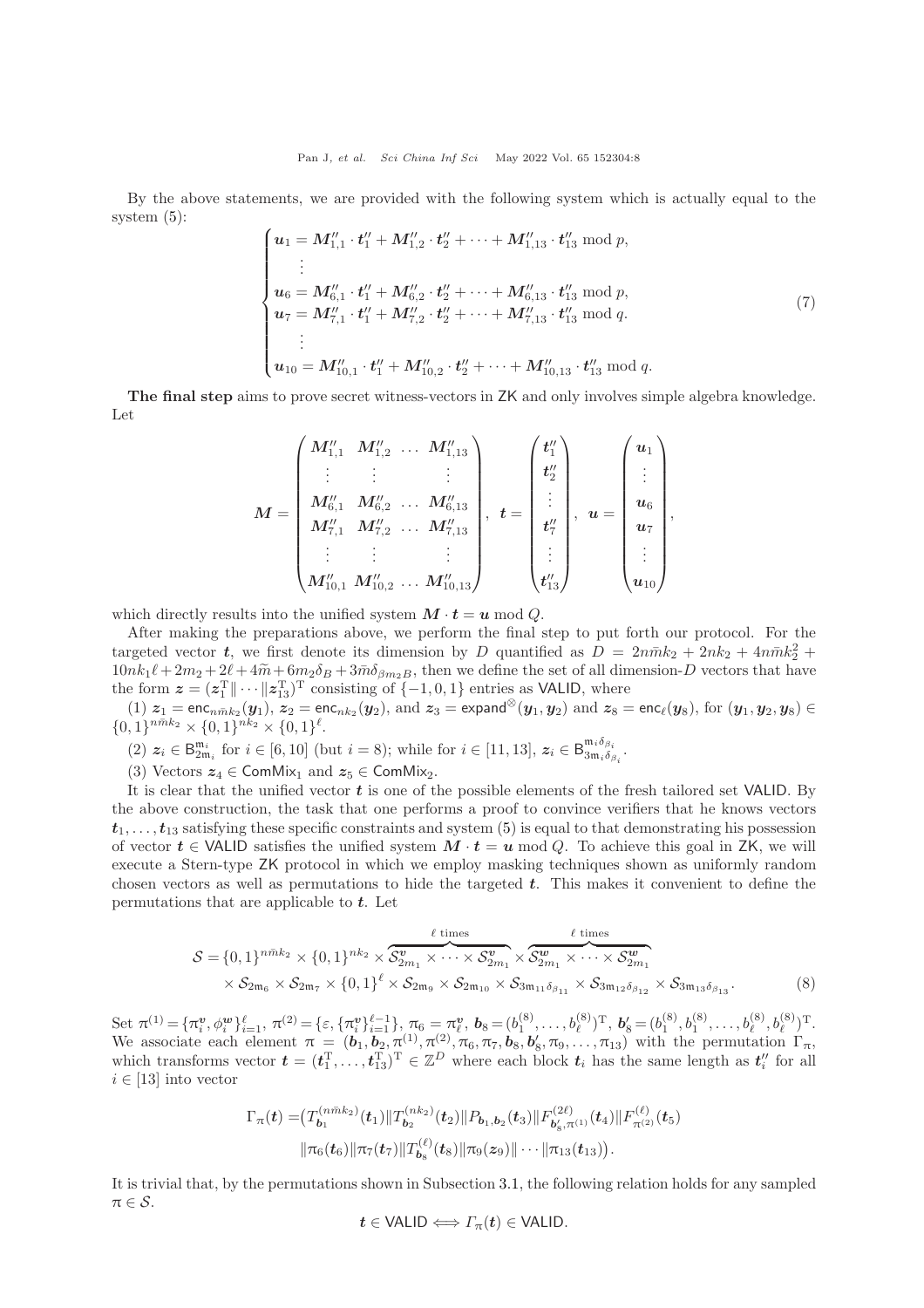<span id="page-8-1"></span> $r_t \leftarrow U(\mathbb{Z}_Q^D)$ ,  $\pi$  $\pi$ ,  $M \cdot r_t$ ;  $\rho_1$ ),  $C_2 = \text{COM}(T_{\pi}(r_t); \rho_2)$ ,  $C_3 = \text{COM}(T_{\pi}(t + r_t))$ 2. Challenge. Receiving CMT,  $V$  sends a challenge Ch  $\leftrightarrow$  {1, 2, 3} to  $P$ . 3. Response. Depending on  $\mathsf{Ch}\xspace, \mathcal{P}\xspace$  sends response RSP computed as follows: *z*<sub>*t*</sub> = *<i>z*<sub>*t*</sub></sup> (*z*<sub>*t*</sub> + *z<sub><i>t*</sub> = *<i>z*<sub>*t*</sub> (*z<sub>t</sub>* + *z<sub>t</sub>* + *z<sub>t</sub>* + *z<sub>t</sub>* + *z<sub>t</sub>* + *z<sub>t</sub>* + *z<sub>t</sub>* + *z<sub>t</sub>* + *z<sub>t</sub>* + *z<sub>t</sub>* + *z<sub>t</sub>* + *z<sub>t</sub>* + *z<sub>t</sub>* + *z<sub>t</sub>* + *z<sub>t</sub>* + *z<sub>t</sub>* + *z<sub>t</sub>* + *z<sub>t</sub>* + *z Ch* = 2: Let  $π_2 = π$ ,  $y_2 = t + r_t$ , and RSP= ( $π_2$ ,  $y$ *Ch* = 3: Let  $\pi_3 = \pi$ ,  $y_3 = r_t$ , and RSP=  $(\pi_3, y)$ Verification. Receiving RSP, the verifier proceeds as follows:  $Ch = 1$ : Check that  $z_t \in \text{VALID}$  and  $C_2 = \text{COM}(z_t; \rho_2), C_3 = \text{COM}(z_t + z_t)$ Ch = 2: Check that  $C_1 = \text{COM}(\pi_2, \mathbf{M} \cdot \mathbf{y}_2 - \mathbf{u}; \rho_1), C_3 = \text{COM}(T_{\pi_2}(\mathbf{y}_1))$ *Ch* = 3: Check that  $C_1 = \text{COM}(\pi_3, \mathbf{M} \cdot \mathbf{y}_3; \rho_1), C_2 = \text{COM}(T_{\pi_3}(\mathbf{y}_3))$ In each case, the verifier outputs 1 if and only if all conditions hold.

Figure 1 Our zero-knowledge argument of knowledge for the GE.

In addition, given any  $t \in \text{VALID}$  and  $\pi \leftrightarrow S$ , we will find that  $\Gamma_{\pi}(t) \in \text{VALID}$ , which is sufficient to provide a ZK proof for  $t \in \text{VALID}$  under the Stern's protocol. Furthermore, proving the secret vector  $t$ satisfying  $M \cdot t = u \mod Q$  will be accomplished by showing that  $M \cdot (t + r_t) - u = M \cdot r_t \mod Q$  to the verifier.

For clarity, we depict the interaction executed between prover  $\mathcal P$  and verifier  $\mathcal V$  in Figure [1](#page-8-1) by specifying their respective executions. Prior to the interaction, both parties will get the public matrix  $M$  and vector u from the public inputs. Here,  $P$  constructs the desired vector t using the secret inputs, as described above. The protocol plays the central role under the string commitment scheme COM proposed in [\[37\]](#page-17-2) that has a few appealing properties.

For completeness, we summarize our protocol's properties in Theorem [1,](#page-8-2) whose concrete statements are found in the subsequent discussion and lemmas. Note that the proof of Stern-like ZKAoK for a unified system is trivial, similar to that of  $[4, 7]$  $[4, 7]$  by adopting some techniques from  $[13]$ . Thus, due to space limitations, we do not address in detail.

<span id="page-8-2"></span>Theorem 1. Given a string commitment scheme COM that both has the statistically hiding and computationally binding properties, then the interactive protocol provided above is a statistical ZKAoK that shares perfect completeness, soundness error  $2/3$ , and communication cost  $\mathcal{O}(D \log Q)$ .

Completeness and communication cost. By the previous sections, it is easily checked that the present protocol is complete, and  $V$  outputs 1 if  $P$  honestly follows the protocol. In addition, it is also observed that the communication cost is  $\mathcal{O}(D \log Q)$  bits.

Lemma 1 (Zero-knowledgeness). Suppose that the COM has the statistically hiding property, then there is an efficient simulator that takes the  $(M, u)$  as input, and produces an accepted transcript that keeps the negligible statistical distance to that generated by the real prover.

Lemma 2 (Argument of knowledge). Assume the COM having the computationally binding property, given the commitment CMT, then there is a polynomial-time knowledge extractor  $K$  that gets 3 valid responses  $(RSP<sub>1</sub>, RSP<sub>2</sub>, RSP<sub>3</sub>)$  to the corresponding challenge values Ch = 1, 2, 3 as input, respectively, and generates a  $t' \in \text{VALID}$  satisfying the equation  $M \cdot t' = u \mod Q$ .

## <span id="page-8-0"></span>4 Our proposed group encryptions from lattices

In this section, we show how to apply the LLNW Merkle-tree accumulators [\[13,](#page-16-7) [14\]](#page-16-8) and the Stern-type argument system described in Subsection [3.2](#page-5-3) to construct our group encryption scheme over lattice assumptions. In terms of efficiency, the proposed scheme is comparable to the previously proposed scheme [\[4\]](#page-15-3) since only one lattice trapdoor is required. Indeed, the presented scheme does not use the signature technique any longer to identify the group membership, and it hides the targeted group users' identities via the multi-bit version of the Regev encryption scheme, all of which eliminate the need to use lattice trapdoors.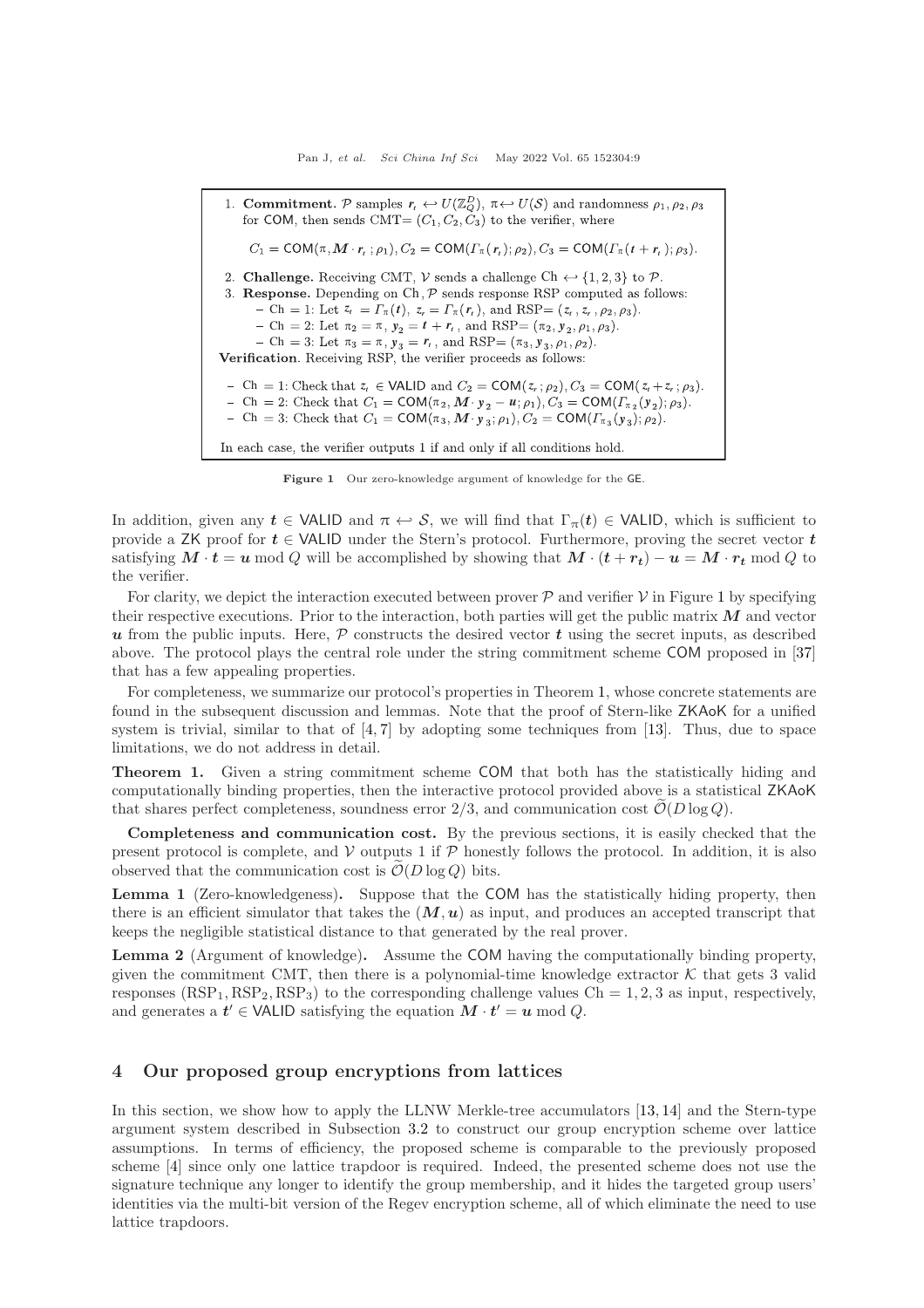#### 4.1 Description of the scheme

As in [\[4\]](#page-15-3), our GE scheme also allows encrypting witness for the Inhomogeneous SIS relation  $R_{\text{ISIS}}$  given by  $((\mathbf{A}_R,\mathbf{u}_R),\mathbf{m})\in(\mathbb{Z}_q^{n\times m_2}\times\mathbb{Z}_q^n)\times\{0,1\}^{m_2}$  with  $\mathbf{u}_R=\mathbf{A}_R\cdot\mathbf{m}$  mod q, which is a lattice version in the same spirit as that of [\[1\]](#page-15-0). Given the maximum number of prospective members  $N = 2^{\ell} = \text{poly}(\lambda)$ , we make steps to build the GE scheme.

• SETUP<sub>init</sub>  $(1^{\lambda})$ : This procedure conducts the following.

(1) Select integer  $n = \mathcal{O}(\lambda)$  and primes  $p = \mathcal{O}(n^{1.5})$  and  $q = \mathcal{O}(n^4)$  followed by  $k_1 = \lceil \log p \rceil$ ,  $k_2 =$  $\lceil \log q \rceil$ , respectively. Then, for each  $i \in \{1,2\}$ , set  $m_i = 2nk_i$ ,  $\widetilde{m} = 2(n+\ell)k_1$  and  $m_2 = 2\overline{m}$ , and build a discrete distribution as homological by  $R$ discrete distribution  $\chi$  bounded by  $B = \sqrt{n}\omega(\log n)$  over the integer ring  $\mathbb{Z}$ .

(2) Select positive  $\sigma = \Omega(\sqrt{n \log q} \log n)$  to build a discrete Gaussian distribution  $D_{\mathbb{Z},\sigma}$  of which samples are bounded by  $\beta = \sigma \cdot \omega(\log n)$ .

(3) Choose the public parameters  $par_{COM}$  for the string commitment scheme [\[37\]](#page-17-2) that serves as the construction of the ZKAoK system used in  $\langle \mathcal{P}, \mathcal{V} \rangle$ , and take  $\kappa = \omega(\log \lambda)$  as the repetition times of protocol.

(4) Sample a one-time signature scheme  $\mathcal{OTS} = (Gen, Sig, Ver)$  with strong unforgeability whose verification key lives in  $\mathbb{Z}_q^n$ .

(5) Take FRD:  $\mathbb{Z}_q^n \to \mathbb{Z}_q^{n \times n}$  as the full-rank difference operator [\[38\]](#page-17-3).

(6) Choose a matrix  $\mathbf{F} \leftarrow U(\mathbb{Z}_p^{n \times n\bar{m}k_2})$  which hashes the public keys of group users from  $\mathbb{Z}_q^{n \times \bar{m}}$  to  $\mathbb{Z}_p^n$ . (7) Set basic matrices  $G_i = I_n \otimes [1 \; 2 \cdots 2^{k_i-1}]$  for each  $i \in \{1,2\}$ . Choose a matrix  $A = [A_0 | A_1] \leftrightarrow \infty$  $U(\mathbb{Z}_p^{n \times m_1})$  consisting of two same-size blocks that will be used in the construction of accumulator, and select matrices  $\bar{A}, U \leftrightarrow U(\mathbb{Z}_q^{n \times m_2})$  used in encrypting messages.

Output  $pp = {\lambda, n, q, k_1, k_2, m_1, m_2, B, \chi, \sigma, \beta, N, \kappa, \mathcal{OTS}, \mathsf{par}_{COM}, \mathsf{FRD}, \mathbf{A}, \mathbf{A}, \mathbf{G}_1, \mathbf{G}_2, \mathbf{F}, \mathbf{U}}$ .

• SETUP<sub>GM</sub>(pp): Sample a one-time signature with verification/signing key pair ( $pk_{GM}$ ,  $sk_{GM}$ )  $\in (\mathbb{Z}_p^n \times$  $\{0,1\}^{m_1})^{m_1}$  for the GM, where sk<sub>GM</sub> consists of  $m_1$  binary vectors sk<sub>GM</sub>  $\in \{0,1\}^{m_1}$ , each of which matches that of  $\mathsf{pk}_{\mathsf{GM}}$  over  $\mathbb{Z}_p^n$  under the mapping  $\mathsf{pk}_{\mathsf{GM}}^{(i)} = A \cdot \mathsf{sk}_{\mathsf{GM}}^{(i)}$ .

• SETUP<sub>OA</sub>(pp): This procedure picks a matrix  $\mathbf{B} \leftarrow U(\mathbb{Z}_p^{n\times \widetilde{m}})$ , also does  $\mathbf{S}_i \leftarrow U(\mathbb{Z}_p^{n\times \ell})$  and  $\mathbf{E}_i \leftarrow$  $\chi^{\ell \times \tilde{m}}$  for  $i \in \{1,2\}$ , and computes  $P_i = S_i^T \cdot B + E_i \in \mathbb{Z}_p^{\ell \times \tilde{m}}$ , resulting a key pair  $(\mathsf{pk}_{\mathsf{OA}}, \mathsf{sk}_{\mathsf{OA}}) =$  $((B, P_1, P_2), S_1)$  for the OA.

When  $\mathsf{GM}$  receives  $\mathsf{pk}_{\mathsf{OA}}$  sent from the  $\mathsf{OA},$  it executes the following:

(1) Build table reg: =  $(\text{reg}[0], \ldots, \text{reg}[N-1])$  initialized as  $\text{reg}[i] = 0^{nk}$  for each  $i \in [0, N-1]$ . It will write the records of the registered public keys.

(2) Build a Merkle tree  $\mathcal T$  based on the records of the table reg. It is noted that all reg[i]'s are zero at the outset and are changed with users' public keys by the GM when one successfully joins the group.

(3) Set the counter as  $c := 0$ .

Later on, the GM builds and publishes the group public key  $gpk=(pp,pk_{GM},pk_{OA})$ , while  $\mathcal T$  as well as c is kept by himself.

• UKGEN(pp): For each  $j \in [0, N-1]$ , user  $\mathsf{U}_j$  samples  $T_j \leftarrow D_{\mathbb{Z}^{m_2},\sigma}^{m}$  and computes a statistically uniform matrix  $B_j = \overline{A} \cdot T_j \in \mathbb{Z}_q^{n \times \overline{m}}$ , resulting into a key pair  $(\mathsf{pk}_j, \mathsf{sk}_j) = (B_j, T_j)$  with an associated binary hash value  $p_j = \text{bin}(F \cdot \text{mdec}_{n,\bar{m},q}(B_j)) \in \{0,1\}^{nk_1}$ . We say that w.l.o.g. all honestly generated  $\mathsf{pk}_j$ 's are non-zero and pairwise distinct, since the probability that one takes  $T_j = 0$ , or  $T_j = T_{j'}$  for some  $j \neq j'$ , or finds a solution to the average-case lattice problem  $\text{SIS}_{n,m_1,p,1}$  underlying the Merkle tree is negligible.

•  $\langle JON(gpk, pk_j, sk_j); ISSUE(sk<sub>GM</sub>, pk<sub>j</sub>)\rangle$ : When one having a key pair  $(pk_j, sk_j)$  with the hash value  $p_j$ wants to become a valid group user, he transmits  $p_i$  to the GM who proceeds the following procedures with him after the request is accepted:

(1) GM sets a member identifier  $\text{uid} = \text{bin}(c) = \text{bin}(j) \in \{0,1\}^{\ell}$  for the user, and executes the following: – Write the valid hash value into the table reg as  $reg[c] := p_j$ .

– Increase the counter  $c := c + 1$  till the maximum expected  $N - 1$ .

(2) When  $c = N - 1$ , the GM runs the algorithm  $\text{TAcc}_{\mathbf{A}}(R)$  to build  $\mathcal T$  based on  $R = (\mathbf{p}_0, \ldots, \mathbf{p}_{N-1})$  and obtains the root value  $u \in \{0,1\}^{nk_1}$ . Then, for each  $j \in [0, N-1]$ , invoke the procedure TWitness  $A(R, p_j)$ to generate the corresponding witness

$$
w^{(j)} = ((j_1, \ldots, j_\ell), (\boldsymbol{w}^{(j)}_\ell, \ldots, \boldsymbol{w}^{(j)}_1) \in \{0, 1\}^\ell \times (\{0, 1\}^{nk_1})^\ell)
$$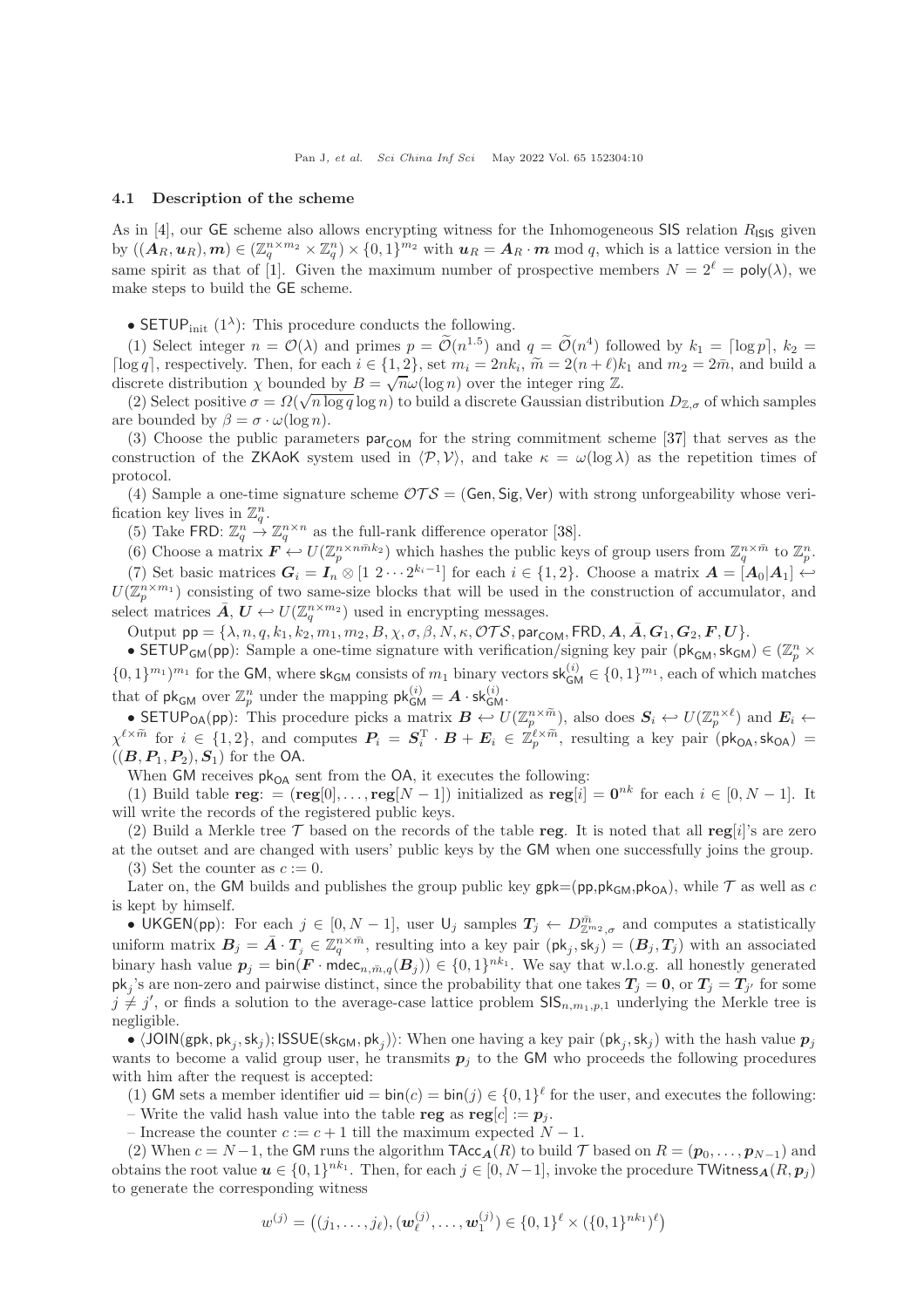that demonstrates  $p_i$  is actually accumulated in u. Finally, issue the signature  $\sigma_u$  on root u under sk<sub>GM</sub>, as well as **u** and witnesses  $\{w^{(j)}\}_{j=1}^N$ .

(3) User checks the validity of  $\sigma_{\mathbf{u}}$  and  $w^{(j)}$  and outputs  $\perp$  if they are unaccepted. Otherwise, set  $\textsf{cert}_j = w^{(j)}$  as the certificate of  $\mathsf{pk}_j$ .

•  $\langle \mathcal{G}_r$ , sample<sub>R</sub>): Algorithm  $\mathcal{G}_r$  outputs (pk<sub>R</sub>,sk<sub>R</sub>)=  $(A_R, \varepsilon)$ , then the sampler sample<sub>R</sub> takes pk<sub>R</sub> as input to output a tuple  $((\boldsymbol{A}_R,\boldsymbol{u}_R),\boldsymbol{m})$  satisfying  $\boldsymbol{u}_R = \boldsymbol{A}_R \cdot \boldsymbol{m}$ .

 $\bullet$  ENC(gpk, pk<sub>j</sub>, cert<sub>j</sub>,  $m$ , L): To encrypt message  $m$  obtained from algorithm sample<sub>R</sub>, parse pk<sub>OA</sub> as  $(\mathbf{B}, \mathbf{P}_1, \mathbf{P}_2)$  and cert<sub>j</sub> as  $w^{(j)}$  for some  $j \in [0, N-1]$ .

(1) Select a key pair  $(SK, VK) \leftarrow Gen(1^{\lambda})$  with  $VK \in \mathbb{Z}_q^n$  for the one-time signature.

(2) Obtain the full-rank-difference result  $H_{\mathsf{VK}} = \mathsf{FRD}(\mathsf{VK}) \in \mathbb{Z}_q^{n \times n}$  of the above generated  $\mathsf{VK} \in \mathbb{Z}_q^n$ .

(3) Encrypt a message  $\mathbf{m} \in \{0,1\}^{m_2}$  under the user  $\mathsf{U}_j$ 's public key  $\mathsf{pk}_j \in \mathbb{Z}_q^{n \times \bar{m}}$  as follows.

(a) Sample  $s_{\text{rec}} \leftarrow U(\mathbb{Z}_q^n)$ ,  $R_{\text{rec}} \leftarrow D_{\mathbb{Z},\sigma}^{m_2 \times \bar{m}}$ , and  $x_{\text{rec}}, y_{\text{rec}} \leftarrow \chi^{m_2}$ , then compute  $z_{\text{rec}} = \mathbf{R}_{\text{rec}}^T \cdot y_{\text{rec}} \in \mathbb{Z}^{\bar{m}}$ . (b) Compute

<span id="page-10-2"></span>
$$
\begin{cases}\nc_{\text{rec}}^{(1)} = \bar{A}^{\text{T}} \cdot s_{\text{rec}} + y_{\text{rec}} \mod q, \\
c_{\text{rec}}^{(2)} = (\bar{B}_j + H_{\text{VK}} \cdot \bar{G}_2)^{\text{T}} \cdot s_{\text{rec}} + z_{\text{rec}} \mod q, \\
c_{\text{rec}}^{(3)} = \bar{U}^{\text{T}} \cdot s_{\text{rec}} + x_{\text{rec}} + \left\lfloor \frac{q}{2} \right\rfloor \cdot m \mod q,\n\end{cases}
$$
\n(9)

then set  $c_{\text{rec}} = (c_{\text{rec}}^{(1)}, c_{\text{rec}}^{(2)}, c_{\text{rec}}^{(3)}) \in \mathbb{Z}_q^{m_2} \times \mathbb{Z}_q^{\bar{m}} \times \mathbb{Z}_q^{m_2}$ , which results an ABB ciphertext [\[38\]](#page-17-3) associated with the given tag VK.

(4) Use the dual Regev encryption mechanism to encrypt  $\mathbf{j} = (j_1, \ldots, j_\ell)^T \in \{0,1\}^\ell$ . For each  $i \in \{1,2\}$ , sample  $r_{oa}^{(i)} \leftarrow \{0, 1\}^{\tilde{m}}$  and compute  $c_{oa}^{(i)} = (c_{oa}^{(i,1)}, c_{oa}^{(i,2)})$  as follows:

<span id="page-10-1"></span>
$$
\mathbf{c}_{\mathsf{oa}}^{(i,1)} = \mathbf{B} \cdot \mathbf{r}_{\mathsf{oa}}^{(i)} \bmod p,
$$
  
\n
$$
\mathbf{c}_{\mathsf{oa}}^{(i,2)} = \mathbf{P}_i \cdot \mathbf{r}_{\mathsf{oa}}^{(i)} + \left\lfloor \frac{p}{2} \right\rfloor \cdot \mathbf{j} \bmod p,
$$
\n(10)

which leads  $\boldsymbol{c}_{\mathsf{oa}} = (\boldsymbol{c}_{\mathsf{oa}}^{(1)}, \boldsymbol{c}_{\mathsf{oa}}^{(2)}) \in (\mathbb{Z}_p^n \times \mathbb{Z}_p^{\ell})^2$ .

(5) Compute a one-time signature  $\Sigma = \mathsf{Sig}(\mathsf{SK},(\mathsf{c}_{\mathsf{rec}},\mathsf{c}_{\mathsf{oa}},L)).$ 

Return the final ciphertext as

<span id="page-10-0"></span>
$$
\Psi = (\mathsf{VK}, \mathbf{c}_{\mathsf{rec}}, \mathbf{c}_{\mathsf{oa}}, \Sigma),\tag{11}
$$

and the secret state information  $\text{coins}_{\Psi} = (\mathbf{s}_{\text{rec}}, \mathbf{R}_{\text{rec}}, \mathbf{x}_{\text{rec}}, \mathbf{y}_{\text{rec}}, r_{\text{oa}}^{(1)}, r_{\text{oa}}^{(2)})$ .

• DEC(s $k_j, \Psi, L$ ): The decryptor takes the following executions:

(1) Return  $\perp$  if  $\text{Ver}(VK, \Sigma, (c_{\text{rec}}, c_{\text{oa}}, L)) = 0$ . Otherwise, parse the secret key skj as  $T_j \in \mathbb{Z}^{m_2 \times \bar{m}}$  and the ciphertext  $\Psi$  as in [\(11\)](#page-10-0), meanwhile define a fresh matrix  $B_{\mathsf{VK}} = B_j + \mathsf{FRD}(\mathsf{VK}) \cdot G_2 \in \mathbb{Z}_q^{n \times \bar{m}}$ .

(2) Decrypt  $c_{\text{rec}}$  with the sampled key below associated with the specific VK:

(a) Set  $B_{j, \forall K} = [\bar{A} | B_{\forall K}] = [\bar{A} | \bar{A} \cdot T_j + \text{FRD}(\forall K) \cdot G_2] \in \mathbb{Z}_q^{n \times (m_2 + \bar{m})}$ . Utilize  $T_j$  and the publicly known trapdoor  $T_{G_2}$  of  $G_2$ , then invoke the SampleRight algorithm in [\[38\]](#page-17-3) to sample a small norm matrix  $E_{\forall K} \in \mathbb{Z}_q^{(m_2 + \bar{m}) \times m_2}$  that satisfies  $B_{j,\forall K} \cdot E_{\forall K} = U \bmod q$ .

(b) Compute

$$
\boldsymbol{m} = \left\lfloor \left( c_{\text{rec}}^{(3)} - \boldsymbol{E}_{\text{VK}}^{\text{T}} \cdot \begin{bmatrix} c_{\text{rec}}^{(1)} \\ c_{\text{rec}}^{(2)} \end{bmatrix} \right) / \begin{bmatrix} \frac{q}{2} \\ \end{bmatrix} \right\rceil, \tag{12}
$$

and return the obtained  $\boldsymbol{m} \in \{0,1\}^m$ .

• OPEN(sk<sub>OA</sub>, info, reg,  $\Psi$ , L): Decrypt the ciphertext  $\mathbf{c}_{oa}^{(1)} = (\mathbf{c}_{oa}^{(1,1)}, \mathbf{c}_{oa}^{(1,2)})$  by preforming the following steps:

(1) Check Ver(VK,  $\Sigma$ ,  $(c_{rec}, c_{oa}, L)$ ), return  $\bot$  if the value is 0. Otherwise, parse the secret key sk<sub>OA</sub> as  $S_1 \in \mathbb{Z}_q^{n \times \ell}$  and the ciphertext  $c_{\infty}$  as in [\(10\)](#page-10-1).

(2) Compute  $(j'_1, \ldots, j'_\ell) = \lfloor (c_{\text{oa}}^{(1,2)} - S_1^{\text{T}} \cdot c_{\text{oa}}^{(1,1)})/(p/2) \rceil \in \{0,1\}^\ell$ , and output an integer  $j \in [0, N-1]$ if the integer has the freshly computed binary representation, and the group information info contains  $w^{(j)}$  with  $\mathbf{reg}[j] \neq \mathbf{0}^{nk_1}$ .

•  $\langle \mathcal{P}, \mathcal{V} \rangle$ : Both parties take gpk,  $(A_R, u_R)$  and the ciphertext  $\Psi$  as the public input, and the prover gets the set of a message  $m \in \{0,1\}^{m_2}$ ,  $\mathsf{pk}_j = B_j$ , cert<sub>j</sub>, and the random coins coins<sub>V</sub> used to generate  $\Psi$ as input, as specified above.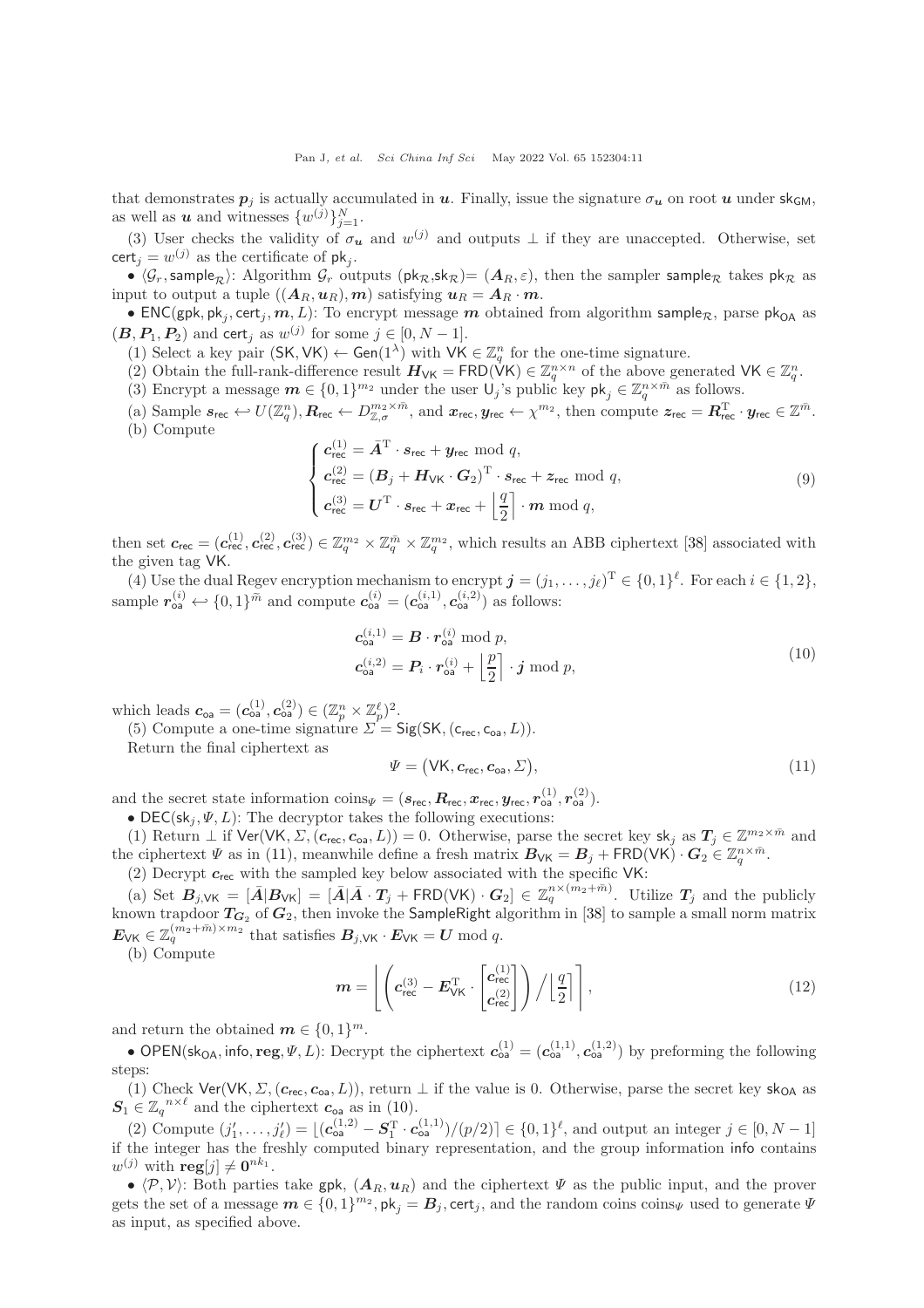The goal of the prover is to carry out a ZK proof to convince the verifier that the secret inputs he made satisfy the following:

(1)  $A_R \cdot m = u_R \bmod q$ .

(2)  $G_1 \cdot p_j = F \cdot \text{mdec}_{n, \bar{m}, q}(B_j) \text{ mod } p$  and  $\text{TVerify}_{\mathbf{A}}(u, p_j, w^{(j)}) = 1$ .

(3) Vectors  $x_{\text{rec}}, y_{\text{rec}}$  have infinity B-bounded norms,  $z_{\text{rec}}$  has  $\beta m_2 B$ -bounded norm, as well as  $r_{\text{oa}}^{(i)}$  lives in  $\{0, 1\}^{\tilde{m}}$  for each  $i = 1, 2$ .

(4) Eqs. [\(9\)](#page-10-2) and [\(10\)](#page-10-1) hold.

In order to achieve this aim,  $P$  performs the following executions:

(1) Perform decomposition on matrices and vectors, respectively. Map the matrix  $B_j \in \mathbb{Z}_q^{n \times \bar{m}}$  into  $\bm{b}_j = \mathsf{mdec}_{n,\bar{m},q}(\bm{B}_j^{\mathrm{T}}) \in \{0,1\}^{n\bar{m}k_2}$ , and the vector  $\bm{s}_{\mathsf{rec}}$  into  $\bm{s}_{0,\mathsf{rec}} = \mathsf{vdec}_{n,q-1}(\bm{s}_{\mathsf{rec}}) \in \{0,1\}^{nk_2}$ , resulting into  $\boldsymbol{z}_{\boldsymbol{\varPsi}}=\textsf{expand}^{\otimes}(\boldsymbol{b}_j,\boldsymbol{s}_{0,\textsf{rec}})\in\{0,1\}^{4n\bar{m}k_2^2}.$  Set

$$
\mathbf{Q} = \mathbf{H}_{\bar{m}, q-1} \cdot \left[ \overbrace{\mathbf{Q}_0 | \cdots | \mathbf{Q}_0}^{n \text{ times}} \right] \in \mathbb{Z}_q^{\bar{m} \times 4n \bar{m} k_2^2},\tag{13}
$$

where the composite matrix  $Q_0 = I_{\bar{m}k_2} \otimes g' \in \mathbb{Z}_q^{\bar{m}k_2 \times 4n\bar{m}k_2^2}$  is shown as in Subsection [3.1.](#page-3-1)

(2) Produce a ZKAoK of the following set of relations:

$$
\begin{cases}\n\boldsymbol{j} = (j_1, \ldots, j_\ell)^{\mathrm{T}} \in \{0, 1\}^\ell, \\
(\boldsymbol{p}_j, (\boldsymbol{w}_\ell^{(j)}, \ldots, \boldsymbol{w}_1^{(j)})) \in \{0, 1\}^{nk_1} \times (\{0, 1\}^{nk_1})^\ell, \\
\boldsymbol{b}_j \in \{0, 1\}^{n\bar{m}k_2}, \ \boldsymbol{s}_{0, \text{rec}} \in \{0, 1\}^{nk_2}, \\
\boldsymbol{z}_{\Psi} = \text{expand}^{\otimes}(\boldsymbol{b}_j, \boldsymbol{s}_{0, \text{rec}}) \in \{0, 1\}^{4n\bar{m}k_2^2}, \\
\|\boldsymbol{x}_{\text{rec}}\|_{\infty}, \|\boldsymbol{y}_{\text{rec}}\|_{\infty} \leq B, \ \|\boldsymbol{z}_{\text{rec}}\|_{\infty} \leq \beta m_2 B, \\
\boldsymbol{m} \in \{0, 1\}^{m_2}, \ \boldsymbol{r}_{\text{oa}}^{(1)}, \boldsymbol{r}_{\text{oa}}^{(2)} \in \{0, 1\}^{\bar{m}},\n\end{cases} \tag{14}
$$

which demonstrates the following system of equations (in appropriate order) holds:

<span id="page-11-0"></span>
$$
\begin{cases}\n\mathbf{A} \cdot \text{enc}(j_1, v_1) + \mathbf{A} \cdot \text{enc}(\bar{j}_1, w_1) = \mathbf{G}_1 \cdot \mathbf{u} \bmod p, \\
i \in [\ell - 1] : \mathbf{A} \cdot \text{enc}(j_{i+1}, v_{i+1}) + \mathbf{A} \cdot \text{enc}(\bar{j}_{i+1}, w_{i+1}) = \mathbf{G}_1 \cdot v_i \bmod p, \\
\mathbf{0} = \mathbf{G}_1 \cdot p_j + (-\mathbf{F}) \cdot b_j \bmod p, v_\ell = p_j, \\
c_{1,1} = \mathbf{B} \cdot r_{\text{oa}}^{(1)} \bmod p, c_{1,2} = \mathbf{P}_1 \cdot r_{\text{oa}}^{(1)} + (\left\lfloor \frac{p}{2} \right\rfloor \cdot I_\ell) \cdot j \bmod p, \\
c_{2,1} = \mathbf{B} \cdot r_{\text{oa}}^{(2)} \bmod p, c_{2,2} = \mathbf{P}_2 \cdot r_{\text{oa}}^{(2)} + (\left\lfloor \frac{p}{2} \right\rfloor \cdot I_\ell) \cdot j \bmod p, \\
c_{\text{rec}}^{(1)} = (\mathbf{A}^{\mathrm{T}} \cdot \mathbf{H}_{n,q-1}) \cdot s_{0,\text{rec}} + \mathbf{I}_{m_2} \cdot y_{\text{rec}} \bmod q, \\
c_{\text{rec}}^{(2)} = \mathbf{Q} \cdot z_{\Psi} + (\mathbf{G}_2^{\mathrm{T}} \cdot \mathbf{H}_{\text{W}}^{\mathrm{T}} \cdot \mathbf{H}_{n,q-1}) \cdot s_{0,\text{rec}} + \mathbf{I}_{\bar{m}} \cdot z_{\text{rec}} \bmod q, \\
c_{\text{rec}}^{(3)} = (\mathbf{U}^{\mathrm{T}} \cdot \mathbf{H}_{n,q-1}) \cdot s_{0,\text{rec}} + \mathbf{I}_{m_2} \cdot x_{\text{rec}} + (\left\lfloor \frac{q}{2} \right\rfloor \cdot \mathbf{I}_{m_2}) \cdot m \bmod q, \\
\mathbf{u}_R = \mathbf{A}_R \cdot m \bmod q.\n\end{cases}
$$
\n(15)

Let  $t_1 = b_j$ ,  $t_2 = s_{0,\text{rec}}, t_3 = \text{expand}^{\otimes}(t_1, t_2)$ ,  $t_4 = (\text{enc}^{\text{T}}(j_1, v_1)\|\text{enc}^{\text{T}}(\bar{j}_1, w_1)\|\cdots\|\text{enc}^{\text{T}}(j_\ell, p_j)\|\text{enc}^{\text{T}}(\bar{j}_\ell, w_1)\|$  $\langle w_\ell) \rangle^\text{T}, \ t_5 = (u^\text{T} \| v_1^\text{T} \| \cdots \| v_{\ell-1}^\text{T})^\text{T}, \ t_6 = p_j, \ t_7 = m, \ t_8 = j, \ t_9 = r_\text{o}^{(1)}, \ t_{10} = r_\text{o}^{(2)}, \ t_{11} = x_\text{rec}, \ t_{12} = y_\text{rec},$  $t_{13} = z_{\text{rec}}$ . Accordingly, set  $M_{1,4} = I_{\ell} \otimes [A|A], M_{1,5} = I_{\ell} \otimes (-G_1), M_{2,1} = -F, M_{2,6} = G_1,$  $M_{3,9}=M_{5,10}=B,\, M_{4,8}=M_{6,8}=\lfloor{\frac{p}{2}}\rfloor\cdot I_{\ell},\, M_{4,9}=P_1,\, M_{6,10}=P_2,\, M_{7,2}=\bar{A}^{\rm T}\cdot H_{n,q-1},\, M_{7,12}=P_{1,2}$  $M_{9,11}=I_{m_2},\,M_{8,2}=G_2^{\rm T}\cdot H_{\rm VK}^{\rm T}\cdot H_{n,q-1},\,M_{8,3}=Q,\,M_{8,13}=I_{\bar m},\,M_{9,2}=U^{\rm T}\cdot H_{n,q-1},\,M_{9,7}=\lfloor\frac{q}{2}\rfloor\cdot I_{m_2},$  $\bm{M}_{10,7}=\bm{A}_{R}, \text{ and } \bm{u}_{3}=\bm{c}_{1,1},\ \bm{u}_{4}=\bm{c}_{1,2},\ \bm{u}_{5}=\bm{c}_{2,1},\ \bm{u}_{6}=\bm{c}_{2,2},\ \bm{u}_{7}=\bm{c}_{\textsf{rec}}^{(1)},\ \bm{u}_{8}=\bm{c}_{\textsf{rec}}^{(2)},\ \bm{u}_{9}=\bm{c}_{\textsf{rec}}^{(3)},\ \bm{u}_{10}=\bm{u}_{R}$ and also set the left public matrices  $\{M_{i,j}\}\$ and vectors  $\{u_i\}\$ as being zero, which allows writing the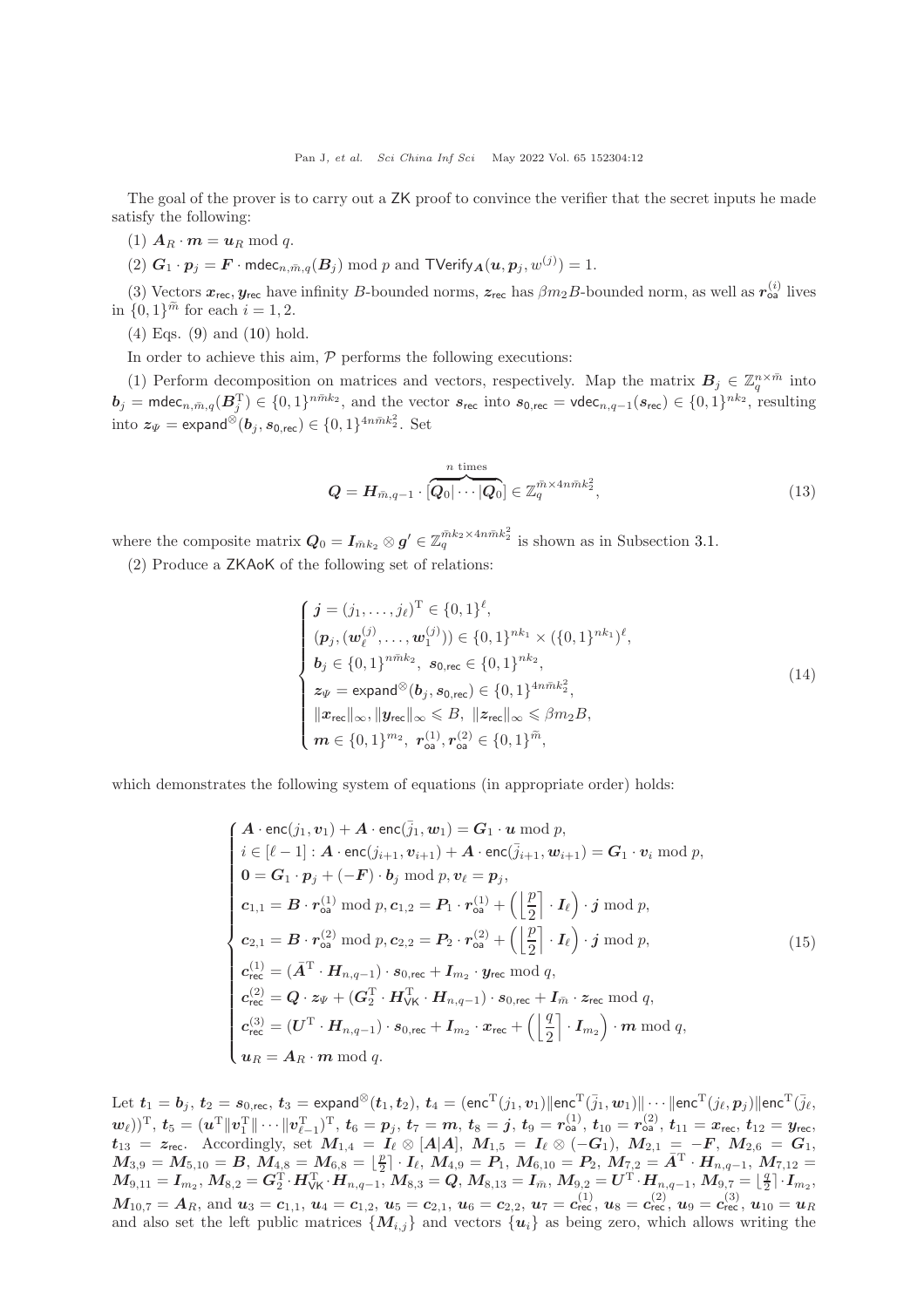system [\(15\)](#page-11-0) as:

$$
\begin{cases}\n\boldsymbol{u}_{1} = M_{1,1} \cdot \boldsymbol{t}_{1} + M_{1,2} \cdot \boldsymbol{t}_{2} + \cdots + M_{1,13} \cdot \boldsymbol{t}_{13} \text{ mod } p, \\
\vdots \\
\boldsymbol{u}_{6} = M_{6,1} \cdot \boldsymbol{t}_{1} + M_{6,2} \cdot \boldsymbol{t}_{2} + \cdots + M_{6,13} \cdot \boldsymbol{t}_{13} \text{ mod } p, \\
\boldsymbol{u}_{7} = M_{7,1} \cdot \boldsymbol{t}_{1} + M_{7,2} \cdot \boldsymbol{t}_{2} + \cdots + M_{7,13} \cdot \boldsymbol{t}_{13} \text{ mod } q, \\
\vdots \\
\boldsymbol{u}_{10} = M_{10,1} \cdot \boldsymbol{t}_{1} + M_{10,2} \cdot \boldsymbol{t}_{2} + \cdots + M_{10,13} \cdot \boldsymbol{t}_{13} \text{ mod } q.\n\end{cases} (16)
$$

We note that the present argument system is achieved by performing the protocol constructed in Subsection [3.2,](#page-5-3) whose negligibly soundness error is obtained after repeating it  $\kappa$  times.

Correctness. The correctness of the proposed group encryption follows from correctly decrypting the ABB ciphertext and the ordinary LWE ciphertext, which may cause some decryption errors. To decrypt the ciphertext  $c_{rec}$ , by utilizing procedure  $DEC(\mathsf{sk}_i, \Psi, L)$ , we obtain

<span id="page-12-0"></span>
$$
c_{\text{rec}}^{(3)} - E_{\text{VK}}^{\text{T}} \cdot \begin{bmatrix} c_{\text{rec}}^{(1)} \\ c_{\text{rec}}^{(2)} \end{bmatrix} = x_{\text{rec}} - E_{\text{VK}}^{\text{T}} \cdot \begin{bmatrix} y_{\text{rec}} \\ z_{\text{rec}} \end{bmatrix} + m \cdot \begin{bmatrix} \frac{q}{2} \\ \end{bmatrix}.
$$
 (17)

Note that  $||x_{\text{rec}}||_{\infty}$  and  $||y_{\text{rec}}||_{\infty}$  both have upper bound B, resulting  $||z_{\text{rec}}||_{\infty} = ||\mathbf{R}_{\text{rec}}^{\text{T}} \cdot y_{\text{rec}}||_{\infty} \leqslant \beta m_2 B =$  $\widetilde{\mathcal{O}}(n^2)$ . In addition, observing that the matrix  $E_{\forall K}$  is generated by using Gaussian preimage sample technique, it will be similarly considered due to its elements bounded by  $\tilde{\mathcal{O}}(\sqrt{n})$ . Therefore, the norm of error term of [\(17\)](#page-12-0) will be not beyond  $\mathcal{O}(n^{3.5})$ , which shows that the discussed error can be negligible when divided by  $\lfloor \frac{q}{2} \rfloor$  and performed with rounding operation. All of this ensures that the decryption algorithm will be exactly performed and finally return the desired  $m$  with high probability. This gives the correctness of  $DEC(\mathsf{sk}_i, \Psi, L)$ .

For OPEN(sk<sub>OA</sub>, info, reg,  $\Psi$ , L), a similar analysis is performed, where we only need to consider the case  $i = 1$  as follows:

$$
\mathbf{c}_{\mathsf{oa}}^{(1,2)} - \mathbf{S}_1^{\mathrm{T}} \cdot \mathbf{c}_{\mathsf{oa}}^{(1,1)} = \left( \mathbf{S}_1^{\mathrm{T}} \cdot \mathbf{B} + \mathbf{E}_1 \right) \cdot \mathbf{r}_{\mathsf{oa}}^{(1)} + \left[ \frac{p}{2} \right] \cdot \mathbf{j} - \mathbf{S}_1^{\mathrm{T}} \cdot \mathbf{B} \cdot \mathbf{r}_{\mathsf{oa}}^{(1)}
$$

$$
= \mathbf{E}_1 \cdot \mathbf{r}_{\mathsf{oa}}^{(1)} + \left[ \frac{p}{2} \right] \cdot \mathbf{j}.
$$
(18)

Note that, for the specific parameters setting, the decryption procedure will return  $\boldsymbol{j} = (j_1, \ldots, j_\ell)^T$  if  $||\mathbf{E}_1 \cdot \mathbf{r}_{\text{oa}}^{(1)}||_{\infty} < p/4$  with overwhelming probability. This closes the desired correctness.

In the end, we argue that, since our argument system constructed in Subsection [3.2](#page-5-3) has the perfect completeness, if a certified group member genuinely executes all prescribed algorithms, then he can compute the valid witness-vectors that are applicable in the proof protocol to generate accepted proofs by the verifier.

#### 4.2 Efficiency analysis

It is observed that the implementations of the presented group encryption can be completed in polynomial time since all the algorithms involved are polynomially effective. For clarity, evaluations for bit-sizes of keys, ciphertexts, and communication cost of protocol between prover and verifier, will be given as follows.

– The size of public key of GM is dominated by the one-time signature scheme it chooses, and bit-size  $\mathcal{O}(\lambda^2)$  is available. The public key of OA consists of a set of matrices having total bit-size  $\mathcal{O}(\lambda^2 + \ell^2 \lambda)$ , and user's public key is provided with a matrix of size  $\mathcal{O}(\lambda^2)$ .

– The secret keys of **GM** and users are given by bit string and trapdoors of bit-size  $\mathcal{O}(\lambda^2)$ , along with cert of size  $\tilde{\mathcal{O}}(\ell \lambda)$ , while OA's secret key is shown with  $\tilde{\mathcal{O}}(\ell^2 \lambda)$  bits.

– The generated ciphertext  $\Psi$  contains three components, i.e., one ABB ciphertext of size  $(2m_2 +$  $\bar{m}$  [log q], and one ordinary LWE ciphertext of size  $2(n + \ell)$  [log p] as well as a one-time signature  $\Sigma$  for the first two components, resulting the total bit-size  $\widetilde{\mathcal{O}}(\lambda) + |\Sigma|$ .

– The communication cost of the ZKAoK heavily relies on the size of  $z_{\Psi}$  = expand ⊗  $(b_i, s_{0,i}) \in$  $\{0,1\}^{4n\bar{m}k_2^2}$  and its bit-size is quantized as  $\widetilde{\mathcal{O}}(\lambda^2)$ .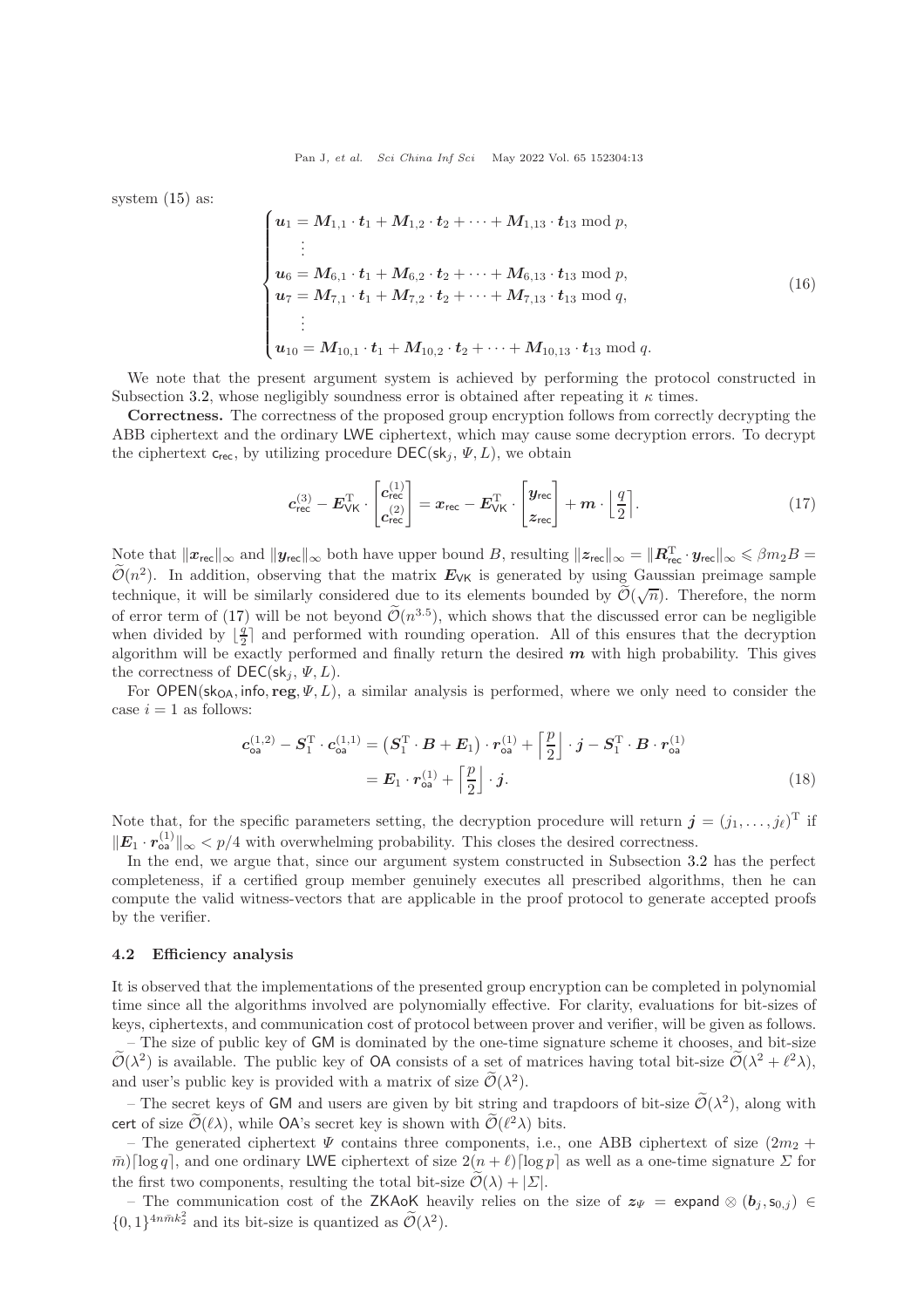<span id="page-13-0"></span>

| Scheme                                                | GM PK | GM SK | OA PK | OA SK | User's PK User's SK                                    |          | Ciphertext           | Communication |
|-------------------------------------------------------|-------|-------|-------|-------|--------------------------------------------------------|----------|----------------------|---------------|
| LLMNW [4] 68.60 GB 482.55 GB 2.37 GB 38.86 GB 2.37 GB |       |       |       |       |                                                        | 38.86 GB | $ \Sigma  + 8.67$ MB | 3728.00 TB    |
| Ours                                                  |       |       |       |       | 71.75 MB 148.49 MB 74.12 MB 21.18 KB 192.38 MB 2.67 GB |          | $ \Sigma' +1.06$ MB  | 255.81 TB     |

Table 1 Comparison between scheme [\[4\]](#page-15-3) and ours<sup>a)</sup>

a) We remark that, in the above,  $|\Sigma| = 2.36$  TB and  $|\Sigma'| = 82.99$  GB, which directly follows from the use of one-way function of the form  $M \cdot x = y \mod q$  in  $\mathcal{OTS}$  scheme, where  $M \in U(\mathbb{Z}_q^{n \times m})$ ,  $x \in \{0,1\}^m$ , and  $m = n \lceil \log q \rceil$ .

To better understand the efficiency advantage, we also provide a simple comparison between our scheme and the LLMNW scheme [\[4\]](#page-15-3), which is the only currently available group encryption instantiation over lattices. We consider 80-bit security and a 2−<sup>80</sup> soundness error (implying that the repetition number of the protocol described in Subsection [3.2](#page-5-3) is specified as  $\kappa = 137$ ) under the same group size  $N = 2^{10}$ . We adopt the same approach as in  $[39-41]$  to estimate the security of the schemes. Following the specific routine, we run the BKZ cost estimator<sup>2)</sup> with lattice sieving algorithms  $[42, 43]$  $[42, 43]$  (which are expected to be significantly faster than enumeration algorithms [\[44,](#page-17-8) [45\]](#page-17-9)), to obtain the root Hermite factor (RHF) 1.0048 corresponding to 80-bit security. Then, by the relations between RHF and lattice problems shown in [\[39\]](#page-17-4), we adopt suitable parameters as:  $(n,q) = (2795, 1125899906842679 \approx 2^{50})$  in scheme [\[4\]](#page-15-3) and  $(n, p, q) = (913, 262147 \approx 2^{18}, 8796093022237 \approx 2^{43})$  in this work<sup>3</sup>. The results are summarized in Table [1.](#page-13-0)

It is evident that our proposed scheme is essentially comparable to scheme [\[4\]](#page-15-3). Although our scheme represents dramatic improvements, it is still far away from practical implementation. Cryptographic components with trapdoors are always inefficient due to the excessive limitations on the chosen parameters. We note that the GE will obtain dramatic improvements in terms of efficiency when its design does not rely on any trapdoor. The most significant advantage of our scheme is to reduce the use of lattice trapdoors, which consequently mitigates the efficiency dilemma in the sense of heavy trapdoors.

### 4.3 Security analysis

We provide positive provable security analysis for our scheme under SIS and LWE hardness assumptions with the help of classical reduction methods as follows.

Theorem 2. Suppose that the Stern-like argument systems shown in Subsection [3.2](#page-5-3) are simulationsound and the one-time signature  $\mathcal{OTS}$  possesses the strong unforgeability. Then, the scheme provides anonymity and message secrecy under the  $LWE_{n,q,\chi}$  assumption.

Proof. We provide the proofs of Lemmas [3](#page-13-1) and [4](#page-14-0) in the following, respectively, which together construct our desired proof for this theorem.

<span id="page-13-1"></span>**Lemma 3.** The scheme provides anonymity if the  $LWE_{n,q,\chi}$  assumption holds and the one-time signature  $\mathcal{O} \mathcal{T} \mathcal{S}$  is strongly unforgeable.

Proof. The proof is similar to [\[46\]](#page-17-10) and is proceeded via the following sequence of games in which the first one conducts the experiment  $\mathbf{Exp}_{\mathcal{A}}^{\text{anon-0}}(\lambda)$  and the final one is executed as the experiment  $\mathbf{Exp}_{\mathcal{A}}^{\text{anon-1}}(\lambda)$ . By demonstrating that any two consecutive games are indistinguishable, this proof will be completed. For simplicity, hereunder we take PPT algorithms  $A$  and  $B$  as the adversary and challenger, respectively, and denote by  $W_i$  the result of the adversary in game i.

**Game 1.** This is exactly the game  $\text{Exp}_{\mathcal{A}}^{\text{anon-0}}(\lambda)$  where after the challenger  $\mathcal{B}$  publicizes the parameters pp, the opening authority OA sends its public key  $pk_{OA} = (B, P_1, P_2)$  to A who introduces the group members into the group on behalf of the GM via access to the USER oracle.

Specially, A selects two registered public keys  $\mathsf{pk}_{\mathsf{U},0}$ ,  $\mathsf{pk}_{\mathsf{U},1} \in \mathbb{Z}_q^{n \times \bar{m}}$  given by the challenger, and outputs  $((\overline{A}_R, u_R), m, L)$  for which  $u_R = A_R \cdot m \mod q$ , with  $\overline{A}_R \in \mathbb{Z}_q^{n \times m}$ ,  $u_R \in \mathbb{Z}_q^n$ , and  $m \in \{0, 1\}^m$ . Later on, the challenger takes  $b \leftarrow \{0, 1\}$  and computes a challenge ciphertext  $\Psi^* = (\mathsf{V}\mathsf{K}^*, \mathbf{c}_{\mathsf{rec}}^*, \mathbf{c}_{\mathsf{oa}}^*, \Sigma^*)$  of the message **m** under  $pk_{U,b} = B_{U,b}$ . Then, generate the corresponding proof  $\pi^*_{\Psi^*}$  and execute the prescribed queries and responses. When A halts, it returns the result  $b' \in \{0, 1\}$ , which gives the success probability  $Pr[\mathbf{Exp}^{\text{anon-0}}_{\mathsf{A}}(\lambda)=1].$ 

**Game 2.** The challenger aborts this experiment when  $A$  makes the opening query to the ciphertext  $\Psi = (\mathsf{VK}, \mathbf{c}_{\mathsf{rec}}, \mathbf{c}_{\mathsf{oa}}, \Sigma)$  such that  $\mathsf{VK} = \mathsf{VK}^*$  and  $\Sigma$  is valid (assuming that  $\mathsf{VK}^*$  is generated in advance).

<sup>2)</sup> Schanck J. Estimator. [https://github.com/jschanck/estimator.](https://github.com/jschanck/estimator)

<sup>3)</sup> Here we take two suitable moduli for our scheme rather than only using a modulus. This action follows from the observation that using a mechanism that does not involve trapdoors facilitates a more efficient choice of parameters.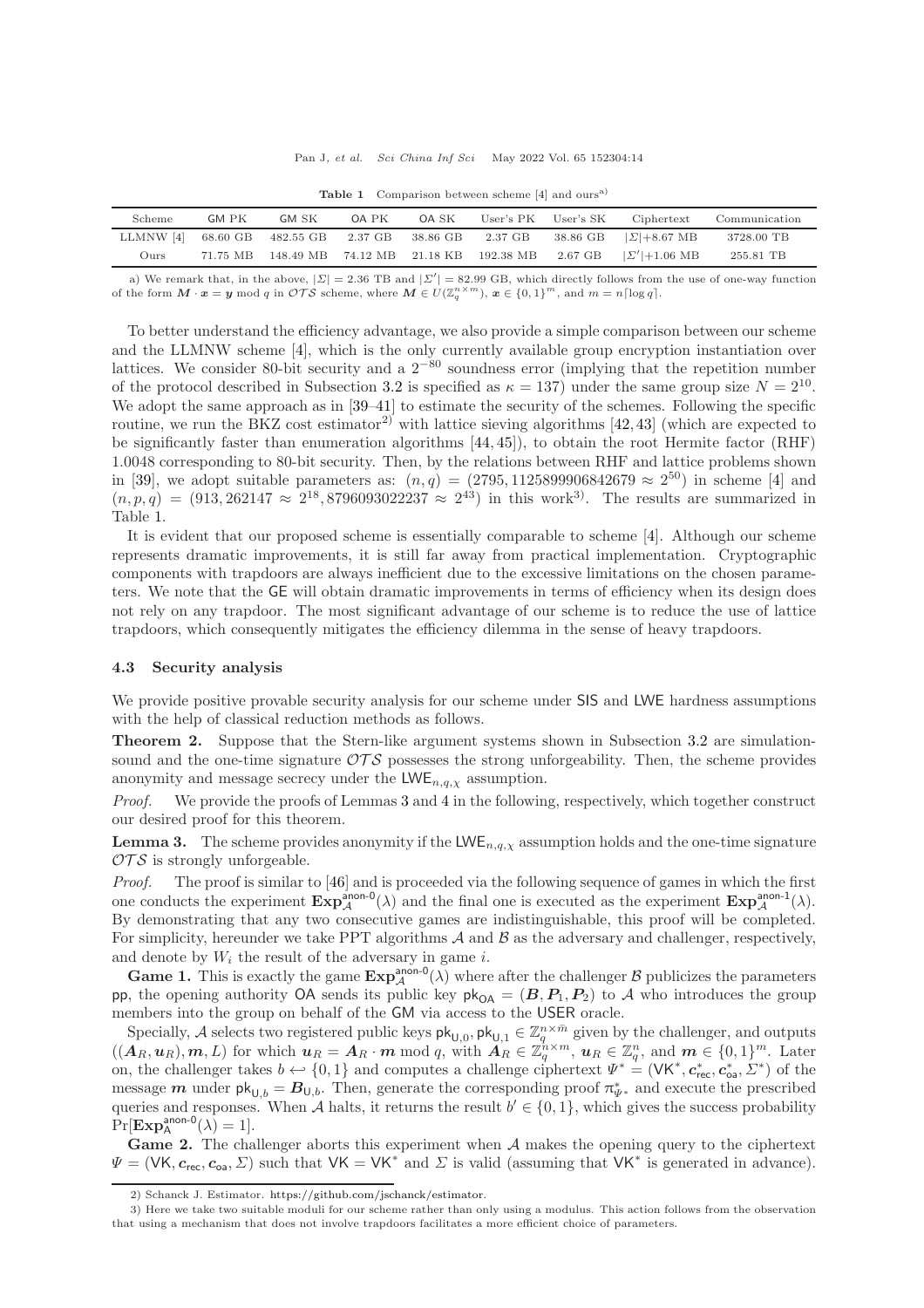At this case, it requires that the security of  $\mathcal{OTS}$  is broken by A, which means that there exists an efficient forger B for  $\mathcal{OTS}$  such that  $|\Pr[W_2] - \Pr[W_1]| \leqslant \mathbf{Adv}^{ots}(\lambda)$ . This leads that, assuming  $\mathcal{OTS}$ having strong unforgeability, the Gmae 2 is like Game 1.

Game 3. This game is the same as Game 2 except for one modification that adds  $S_2$  to sk<sub>OA</sub>. It makes no difference in the view of A, leading  $Pr[W_3] = Pr[W_2]$ .

**Game 4.** This game modifies the oracle query of OPEN by using  $S_2$  to substitute  $S_1$ . At this point, the view of  $A$  is identical to in Game 3 except for the event  $F_1$ , where a query to the OPEN oracle for a valid ciphertext  $\Psi = (\mathsf{VK}, \mathbf{c}_{\mathsf{rec}}, \mathbf{c}_{\mathsf{oa}}, \Sigma)$  with  $\mathbf{c}_{\mathsf{oa}} = (\mathbf{c}_{\mathsf{oa}}^{(1)}, \mathbf{c}_{\mathsf{oa}}^{(2)})$  encrypting distinct bit strings, happens. However, this clearly means that the soundness of the ZKAoK considered in Subsection [3.2](#page-5-3) is broken, giving  $|\Pr[W_4] - \Pr[W_3]| \leqslant \Pr[F_1] \leqslant \mathbf{Adv}^{\mathsf{sound}}(\lambda) = \mathsf{negl}(\lambda).$ 

Game 5. Here we modify Game 4 in the generation of proofs  $\pi_{\Psi^*}^*$  via appealing the simulator of the ZKAoK of Subsection [3.2,](#page-5-3) instead of computing proofs by the real witnesses  $r_{oa}^{(1)}$ ,  $r_{oa}^{(2)}$ . Note that, assuming that public parameters are generated in a trust manner, simulated proofs trivially follow from the statistical zero-knowledge simulator (employing, e.g., Damgård's technology [\[47\]](#page-17-11)). Then, by the statistical zero-knowledgeness of the ZKAoK, this game is statistically indistinguishable to Game 4 in the  $\mathcal{A}$ 's view, which leads  $Pr[W_5] = Pr[W_4]$ .

**Game 6.** This game has a slight modification in  $c_{oa}$  by taking  $c_{oa}^{(1)}$  as the encryption of  $\text{bin}(j_1)$  while pertaining  $c_{\text{oa}}^{(2)}$  still for bin(j<sub>0</sub>) for the challenge ciphertext  $\Psi^*$ . Note that this change is negligible to A since the Regev encryption shares the semantic security for public key  $(B, P_1)$ , and it further incurs  $|\Pr[W_6 = 1] - \Pr[W_5 = 1]| = \mathsf{negl}(\lambda)$  by the fact that the OPEN queries are proceeded by  $S_2$ .

Game 7. This game makes one change by switching back to the application of  $S_1$  for the OPEN queries with discarding  $S_2$ , and the modification is invariant to the adversary except the event  $F_2$ , where the queries to the OPEN for a valid ciphertext  $\Psi$  containing  $c_{0a}^{(1)}, c_{0a}^{(2)}$  encrypting distinct identities, happens. But, the occurrence of  $F_2$  implies that the simulation soundness of the underlying ZKAoK system used to generate  $\Pi_{\mathsf{GE}}$  is broken. This results into  $|\Pr[W_7 = 1] - \Pr[W_6 = 1]| \leqslant \mathbf{Adv}_{\Pi_{\mathsf{GE}}}^{\mathsf{ss}}(\lambda) = \mathsf{negl}(\lambda)$ .

**Game 8.** Here, this experiment performs a modification to the Game 7 only by taking  $c_2$  as the encryption of  $\text{bin}(j_1)$  for the challenge ciphertext  $\Psi^*$ . Note that this change is unnoticed to A due to the semantic security the encryption shares for public key  $(B, P_2)$ , and also for the application of  $S_1$  to the OPEN, we have  $|\Pr[W_8 = 1] - \Pr[W_7 = 1]| = \mathsf{negl}(\lambda)$ .

Game 9. Here, this experiment generates a real proof for ciphertext  $\Psi^*$  instead of using simulated proof, which is the only modification different to Game 8. The statistical zero-knowledgeness of the underlying ZKAoK system makes the difference between Game 8 and Game 9 negligible, i.e.,  $Pr[W_8 =$  $1] \approx \Pr[W_9 = 1]$ . This is actually the experiment  $\text{Exp}_{\mathcal{A}}^{\text{anon-1}}(\lambda)$ , which directly leads that  $\Pr[W_9 = 1] =$  $\text{Exp}_{\mathcal{A}}^{\text{anon-1}}(\lambda)$ . By these above games, we have

$$
|\mathbf{Exp}_{\mathcal{A}}^{\text{anon-1}}(\lambda) - \mathbf{Exp}_{\mathcal{A}}^{\text{anon-0}}(\lambda)| = \mathsf{negl}(\lambda). \tag{19}
$$

This provides anonymity.

<span id="page-14-0"></span>**Lemma 4.** The scheme provides message secrecy if the  $LWE_{n,q,\chi}$  assumption holds and the one-time signature  $\mathcal{O} \mathcal{T} \mathcal{S}$  is strongly unforgeable.

Proof. This proof is similar to Theorem 3 of [\[4\]](#page-15-3) in that similar security definition and encryption mechanism (i.e., ABB scheme [\[38\]](#page-17-3)) are employed. We complete it by using a sequence of statistically indistinguishable games where the first game is exactly the real experiment in (i.e., the case in which the challenger chooses the bit  $b = 1$ , and the ciphertext and corresponding proof are generated from the real encryption and the  $PROVE(\cdot)$  oracle). Whereas, the last game is the simulated experiment where the encryption is performed for some random plaintext and the associated proofs are produced by a simulator P'. For simplicity, we denote the event that the adversary A returns  $b' = 1$  by  $W_i$  in game i.

**Game 1.** By the security model, in this game, the public parameters pp including  $\bar{A}, U \in \mathbb{Z}_q^{n \times m}$  are fed to A by the challenger. Then the adversary generates public keys  $\mathsf{pk}_{\mathsf{OA}} = (\mathcal{B}, P_1, P_2) \in \mathbb{Z}_q^{n \times \widetilde{m}} \times (\mathbb{Z}_q^{\ell \times \widetilde{m}})^2$ and  $pk_{GM}$ , which means that both the OA and the GM are in its whole control, and it can execute operations on behalf of them. The JOIN protocol between the challenger and  $A$  is run to register the certified public key  $\mathsf{pk}_{\mathsf{U}} = \mathbf{B}_{\mathsf{U}} \in \mathbb{Z}_q^{n \times \bar{m}}$  which is chosen by challenger for some genuine receiver. After that, the adversary A makes a polynomial number of queries to  $DEC(\cdot)$  oracle, and the challenger faithfully handles by the private key  $\mathbf{s}_{B} = T_{B} \in \mathbb{Z}^{\bar{m} \times m}$  satisfying  $B_{\mathsf{U}} \cdot T_{B} = \mathbf{0}^{n \times m}$ . Then, A provides a triple  $((\boldsymbol{A}_R,\boldsymbol{u}_R),\boldsymbol{m}, L)$  satisfying  $\boldsymbol{u}_R = \boldsymbol{A}_R \cdot \boldsymbol{m}$  with  $\boldsymbol{A}_R \in \mathbb{Z}_q^{n \times m}$ ,  $\boldsymbol{u}_R \in \mathbb{Z}_q^n$ , and  $\boldsymbol{m} \in \{0,1\}^m$ . Later on, the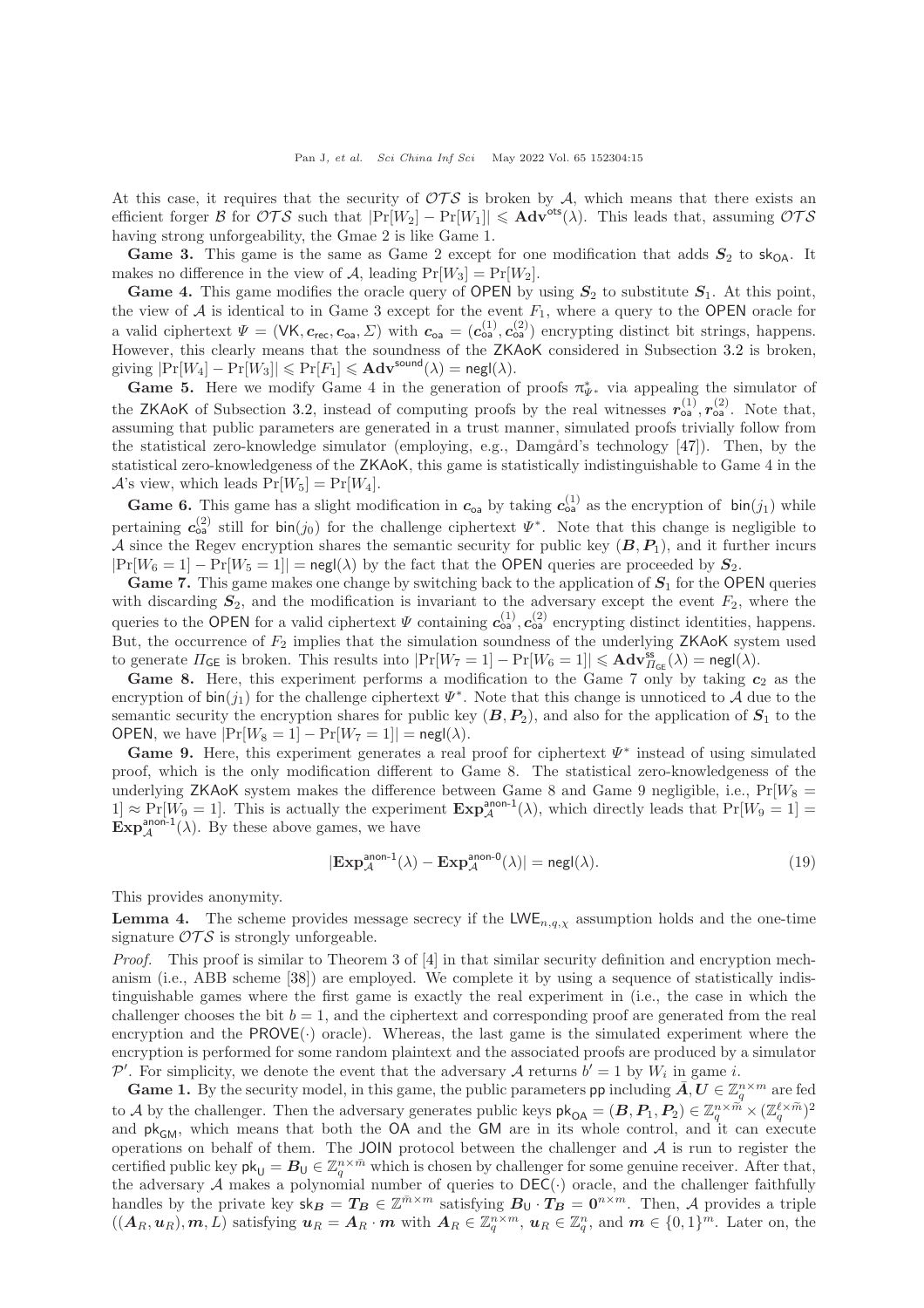challenger computes  $\Psi^* = (\mathsf{VK}^*, c^*_{\mathsf{rec}}, c^*_{\mathsf{oa}}, \Sigma^*)$  for the real message  $m$  using  $\mathsf{pk}_{\mathsf{U}} = \mathbf{B}_{\mathsf{U}}$  as the encryption key, as well as a polynomial number of proofs  $\pi^*_{\Psi^*}$  associated with this ciphertext to A. Then, A is given the access to the  $DEC(\cdot)$  oracle with the prescribed restrictions. When the game is over, it returns a bit  $b' \in \{0, 1\}.$ 

**Game 2.** This experiment imposes some modification on the  $DEC(\cdot)$  oracle to reject any ciphertext  $\Psi = (VK, c_{rec}, c_{oa}, \Sigma)$  which satisfies  $VK = VK^*$  (here, we assume that  $VK^*$  can be produced before this game w.l.o.g.). It can be seen that Game 2 is like Game 1 except that it denies the ciphertext that is accepted in Game 1. We note that it can only occur when  $A$  breaks the  $\mathcal{OTS}$  that has strong unforgeability. Thus, we have  $|\Pr[W_2] - \Pr[W_1]| \leq A d v^{ots}(\lambda)$ , which is negligible under the assumption that  $\mathcal{O} \mathcal{T} \mathcal{S}$  is strongly unforgeable.

**Game 3.** This experiment modifies the generation of proofs  $\pi_{\Psi^*}^*$ . Namely, we apply the zero-knowledge simulator presented in Subsection [3.2](#page-5-3) rather than the witness used for  $\Psi^*$  to compute proof at each access to PROVE $^b_{\mathcal{P},\mathcal{P}'}$  (note that, given the trusted choice of parameters, the statistically perfect simulation can be achieved by the techniques [\[47\]](#page-17-11) without requiring considerable rounds). Here, the statistical zeroknowledges ensures that the change is unnoticed, even if the adversary has an unbounded computation power:  $|\Pr[W_3] - \Pr[W_2]| \in \mathsf{negl}(\lambda)$ . Hereunder, the PROVE oracle has never longer used the random  ${\rm coins\,\, coins}^*_V = (\bm{s}^*_{{\rm rec}}, \bm{R}^*_{{\rm rec}}, \bm{x}^*_{{\rm rec}}, \bm{y}^*_{{\rm rec}}, \bm{r}_{\mathrm{oa}}^{(1)*}, \bm{r}_{\mathrm{oa}}^{(2)*}).$ 

**Game 4.** In this game, we modify the generation of  $\Psi^*$  by encrypting a random element in  $\mathbb{Z}_q^m$  as  $c^*_{\text{rec}}$ where we no longer use the random coins as in Game 3. By the Lemma 9 in  $[4]$ , it shows that any any noticed variation in  $\mathcal{A}'s$  view will imply the existence of a selective adversary that breaks the the ABB encryption. Further, by the theorem 25 of [\[38\]](#page-17-3), we obtain that, based on the hardness of LWE problem, Game 4 is the same as Game 3:  $|\Pr[W_4] - \Pr[W_3]| \leqslant \mathbf{Adv}^{\mathsf{LWE}}(\lambda)$ .

**Game 5.** Now we make a final change on the decryption oracle  $DEC(\cdot)$  and remove the rejection rule of Game 2. By the assumption that  $\mathcal{OTS}$  is strongly unforgeable, we have  $|\Pr[W_5] - \Pr[W_4]| \leq$  $\mathbf{Adv}^{\mathsf{ots}}(\lambda) \leqslant \mathsf{negl}(\lambda)$ . We note, in the last game, no any witness is known for the oracle PROVE(·), which mirrors the experiment where bit  $b = 0$  is chosen by challenger. Based on the above games, we have  $|\Pr[W_5] - \Pr[W_1]| \in \operatorname{negl}(\lambda)$ . This completes the proof.

Put the above proofs together, we finally achieve the desired proof.

Theorem 3. The scheme is sound under the SIS assumption.

Proof. The proof is the same as that of [\[4\]](#page-15-3) except for the differences of verifying group membership via lattice-based accumulators and computing the ciphertext  $c_{\alpha}$  by the dual Regev encryption mechanism, and the procedure of proof directly follows the similar idea and is omitted here, where we additionally need to apply the property of SIS-based Merkle-tree accumulators to complete our result.

## <span id="page-15-5"></span>5 Conclusion

In this paper, we constructed a  $ZKAoK$  system that is both friendly to accumulated values and hidden matrices. Based on this system, we apply the lattice-based accumulators and the dual Regev encryption technique, neither of which involves lattice trapdoors, to propose a more efficient group encryption scheme over lattices than [\[4\]](#page-15-3). Our proposed scheme achieves drastic gains in efficiency while not suffering any loss in security.

Acknowledgements This work was supported by the National Cryptography Development Fund (Grant No. MMJJ20180110) and National Natural Science Foundation of China (Grant No. 61960206014).

<span id="page-15-0"></span>References

- 1 Kiayias A, Tsiounis Y, Yung M. Group encryption. In: Proceedings of International Conference on the Theory and Application of Cryptology and Information Security, Kuching, 2007. 181–199
- <span id="page-15-1"></span>2 Chaum D, Heyst E V. Group signatures. In: Proceedings of Workshop on the Theory and Application of of Cryptographic Techniques, Brighton, 1991. 257–265
- <span id="page-15-2"></span>3 Trolin M, Wikström D. Hierarchical group signatures. In: Proceedings of International Colloquium on Automata, Languages, and Programming, Lisbon, 2005. 446–458
- <span id="page-15-3"></span>4 Libert B, Ling S, Mouhartem M, et al. Zero-knowledge arguments for matrix-vector relations and lattice-based group encryption. In: Proceedings of International Conference on the Theory and Application of Cryptology and Information Security, Hanoi, 2016. 101–131
- <span id="page-15-4"></span>5 Regev O. On lattices, learning with errors, random linear codes, and cryptography. In: Proceedings of the 37th Annual ACM Symposium on Theory of Computing, Baltimore, 2005. 84–93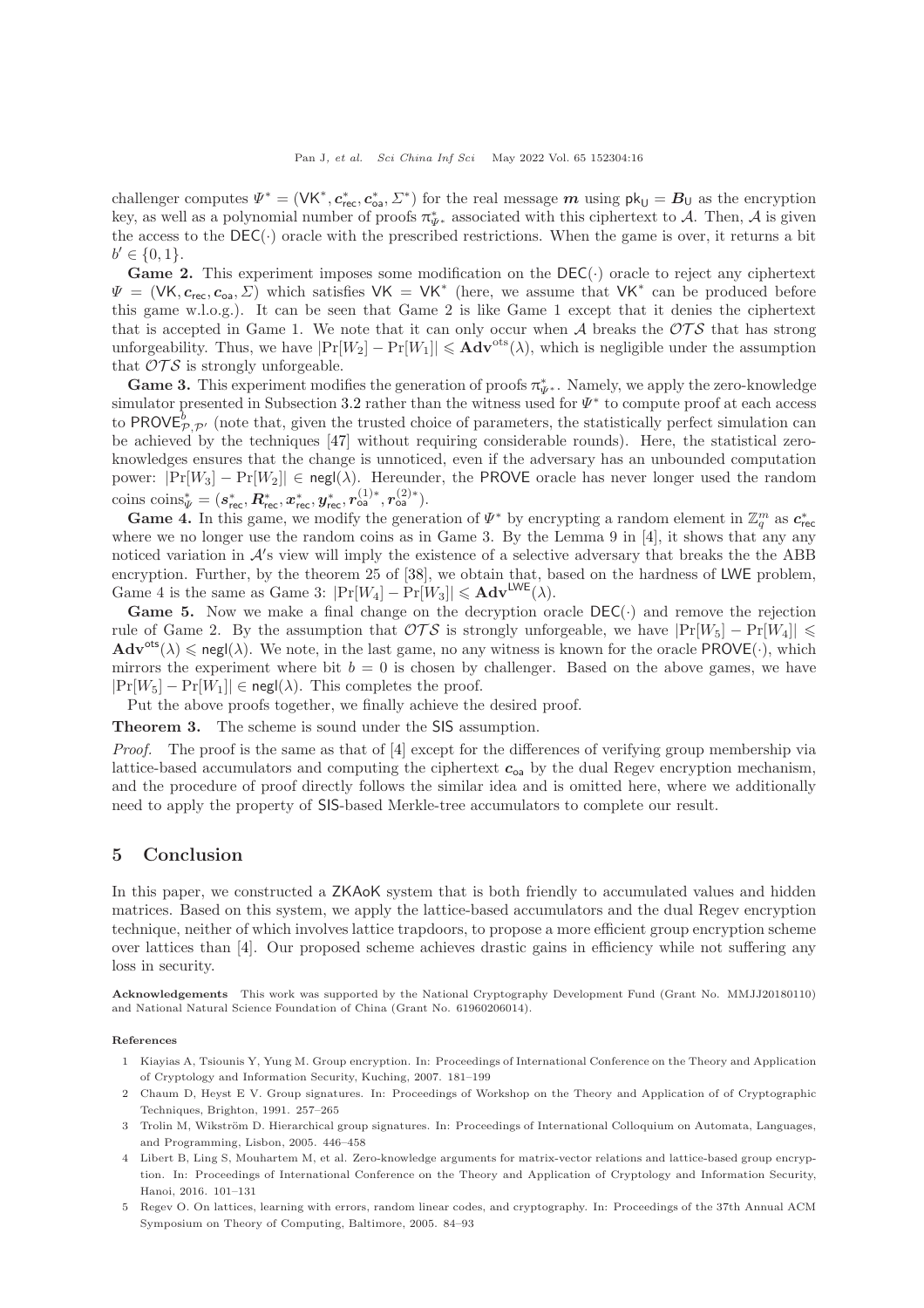- <span id="page-16-1"></span><span id="page-16-0"></span>6 Ajtai M. Generating hard instances of the short basis problem. In: Proceedings of International Colloquium on Automata, Languages, and Programming, Prague, 1999. 1–9
- 7 Libert B, Ling S, Mouhartem M, et al. Signature schemes with efficient protocols and dynamic group signatures from lattice assumptions. In: Proceedings of International Conference on the Theory and Application of Cryptology and Information Security, Hanoi, 2016. 373–403
- <span id="page-16-3"></span><span id="page-16-2"></span>8 Lyubashevsky V. Lattice signatures without trapdoors. In: Proceedings of Annual International Conference on the Theory and Applications of Cryptographic Techniques, Cambridge, 2012. 738–755
- <span id="page-16-4"></span>9 Gentry C, Peikert C, Vaikuntanathan V. Trapdoors for hard lattices and new cryptographic constructions. In: Proceedings of the 40th Annual ACM Symposium on Theory of Computing, Victoria, 2008. 197–206
- <span id="page-16-5"></span>10 Micciancio D, Peikert C. Trapdoors for lattices: simpler, tighter, faster, smaller. In: Proceedings of Annual International Conference on the Theory and Applications of Cryptographic Techniques, Cambridge, 2012. 700–718
- <span id="page-16-6"></span>11 Zhang J, Yu Y, Fan S Q, et al. Improved lattice-based CCA2-secure PKE in the standard model. [Sci China Inf Sci,](https://doi.org/10.1007/s11432-019-9861-3) 2020, 63: 182101
- <span id="page-16-7"></span>12 Alwen J, Peikert C. Generating shorter bases for hard random lattices. In: Proceedings of the 26th International Symposium on Theoretical Aspects of Computer Science, Freiburg, 2009. 75–86
- 13 Libert B, Ling S, Nguyen K, et al. Zero-knowledge arguments for lattice-based accumulators: logarithmic-size ring signatures and group signatures without trapdoors. In: Proceedings of Annual International Conference on the Theory and Applications of Cryptographic Techniques, Vienna, 2016. 1–31
- <span id="page-16-9"></span><span id="page-16-8"></span>14 Ling S, Nguyen K, Wang H X, et al. Lattice-based group signatures: achieving full dynamicity with ease. In: Proceedings of International Conference on Applied Cryptography and Network Security, Kanazawa, 2017. 293–312
- <span id="page-16-10"></span>15 Cash D, Hofheinz D, Kiltz E, et al. Bonsai trees, or how to delegate a lattice basis. In: Proceedings of Annual International Conference on the Theory and Applications of Cryptographic Techniques, Monaco, 2010. 523–552
- <span id="page-16-11"></span>16 Camenisch J, Lysyanskaya A. A signature scheme with efficient protocols. In: Proceedings of International Conference on Security in Communication Networks, Amalfi, 2002. 268–289
- <span id="page-16-12"></span>17 Paillier P. Public-key cryptosystems based on composite degree residuosity classes. In: Proceedings of International Conference on the Theory and Application of Cryptographic Techniques, Prague, 1999. 223–238
- <span id="page-16-13"></span>18 Cathalo J, Libert B, Yung M. Group encryption: non-interactive realization in the standard model. In: Proceedings of International Conference on the Theory and Application of Cryptology and Information Security, Tokyo, 2009. 179–196
- 19 Aimani L E, Joye M. Toward practical group encryption. In: Proceedings of the 11th International Conference on Applied Cryptography and Network Security, Banff, 2013. 237–252
- <span id="page-16-14"></span>20 Libert B, Yung M, Joye M, et al. Traceable group encryption. In: Proceedings of International Workshop on Public Key Cryptography, Buenos Aires, 2014. 592–610
- <span id="page-16-16"></span><span id="page-16-15"></span>21 Kiayias A, Tsiounis Y, Yung M. Traceable signatures. In: Proceedings of the 23rd Annual Eurocrypt Conference, Interlaken, 2004. 571–589
- <span id="page-16-17"></span>22 Izabachène M, Pointcheval D, Vergnaud D. Mediated traceable anonymous encryption. In: Proceedings of the 1st International Conference on Cryptology and Information Security in Latin America, Puebla, 2010. 40–60
- <span id="page-16-18"></span>23 Naor M, Yung M. Public-key cryptosystems provably secure against chosen ciphertext attacks. In: Proceedings of the 22nd Annual ACM Symposium on Theory of Computing, Baltimore, 1990. 427–437
- <span id="page-16-19"></span>24 Micciancio D, Peikert C. Hardness of SIS and LWE with small parameters. In: Proceedings of Annual Cryptology Conference, Santa Barbara, 2013. 21–39
- <span id="page-16-20"></span>25 Brakerski Z, Langlois A, Peikert C, et al. Classical hardness of learning with errors. In: Proceedings of A Symposium on Theory of Computing Conference, Palo Alto, 2013. 575–584
- <span id="page-16-21"></span>26 Peikert C. Public-key cryptosystems from the worst-case shortest vector problem: extended abstract. In: Proceedings of the 41st Annual ACM Symposium on Theory of Computing, Bethesda, 2009. 333–342
- 27 Baric N, Pfitzmann B. Collision-free accumulators and fail-stop signature schemes without trees. In: Proceedings of International Conference on the Theory and Applications of Cryptographic Techniques, Konstanz, 1997. 480–494
- 28 Camenisch J, Lysyanskaya A. Dynamic accumulators and application to efficient revocation of anonymous credentials. In: Proceedings of the 22nd Annual International Cryptology Conference, Santa Barbara, 2002. 61–76
- 29 Nguyen N. Accumulators from bilinear pairings and applications. In: Proceedings of Cryptographers' Track at the RSA Conference, San Francisco, 2005. 275–292
- <span id="page-16-22"></span>30 Tsudik G, Xu S H. Accumulating composites and improved group signing. In: Proceedings of International Conference on the Theory and Application of Cryptology and Information Security, Taipei, 2003. 265–286
- <span id="page-16-24"></span><span id="page-16-23"></span>31 Stern J. A new paradigm for public key identification. [IEEE Trans Inform Theory,](https://doi.org/10.1109/18.556672) 1996, 42: 1757–1768
- 32 Benhamouda F, Camenisch J, Krenn S, et al. Better zero-knowledge proofs for lattice encryption and their application to group signatures. In: Proceedings of International Conference on the Theory and Application of Cryptology and Information Security, Kaoshiung, 2014. 551–572
- <span id="page-16-25"></span>33 Jain A, Krenn S, Pietrzak K, et al. Commitments and efficient zero-knowledge proofs from learning parity with noise. In: Proceedings of International Conference on the Theory and Application of Cryptology and Information Security, Beijing, 2012. 663–680
- <span id="page-16-26"></span>Langlois A, Ling S, Nguyen K, et al. Lattice-based group signature scheme with verifier-local revocation. In: Proceedings of International Workshop on Public Key Cryptography, Buenos Aires, 2014. 345–361
- <span id="page-16-27"></span>35 Ling S, Nguyen K, Stehl´e D, et al. Improved zero-knowledge proofs of knowledge for the ISIS problem, and applications. In: Proceedings of International Workshop on Public Key Cryptography, Nara, 2013. 107–124